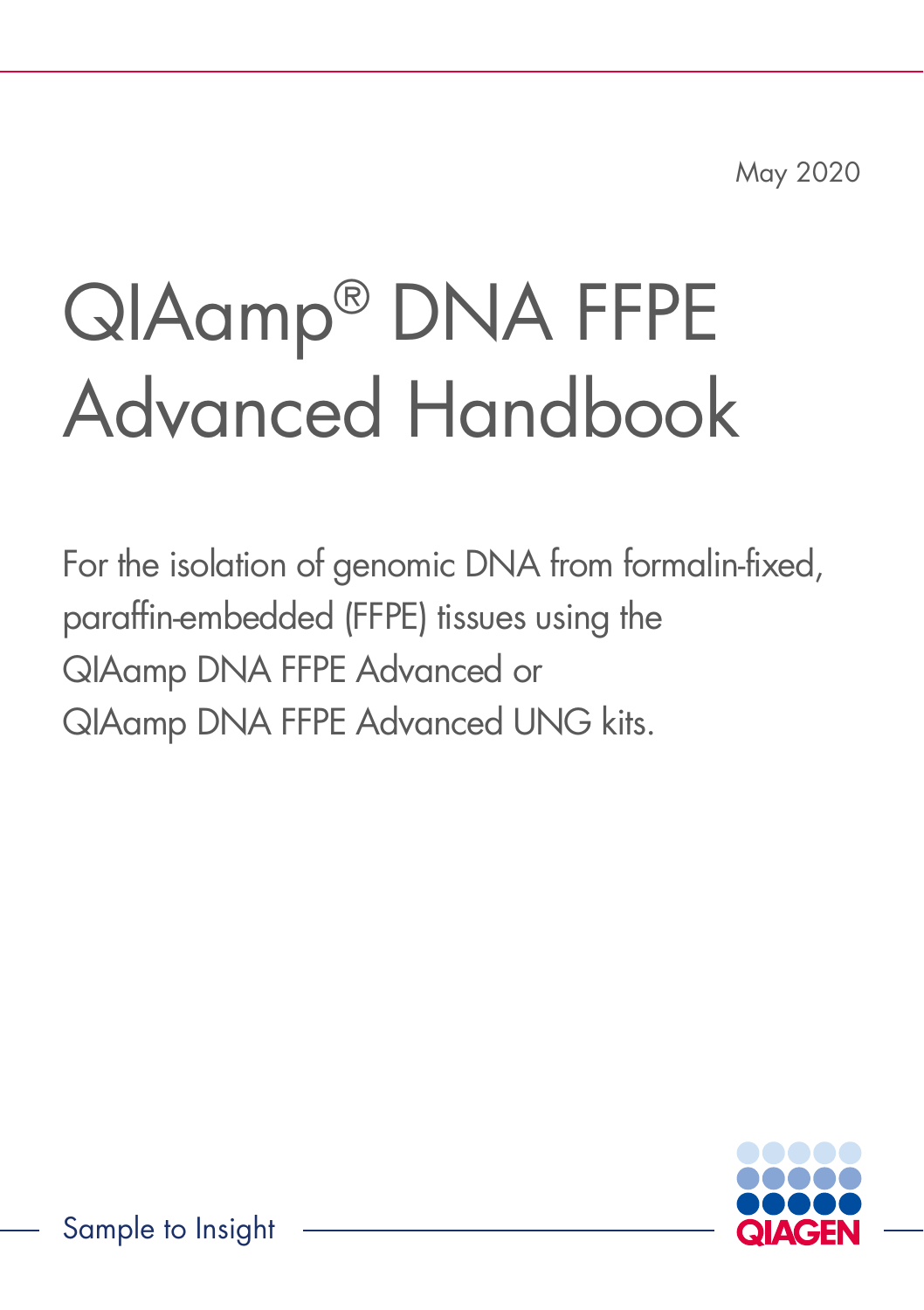### Contents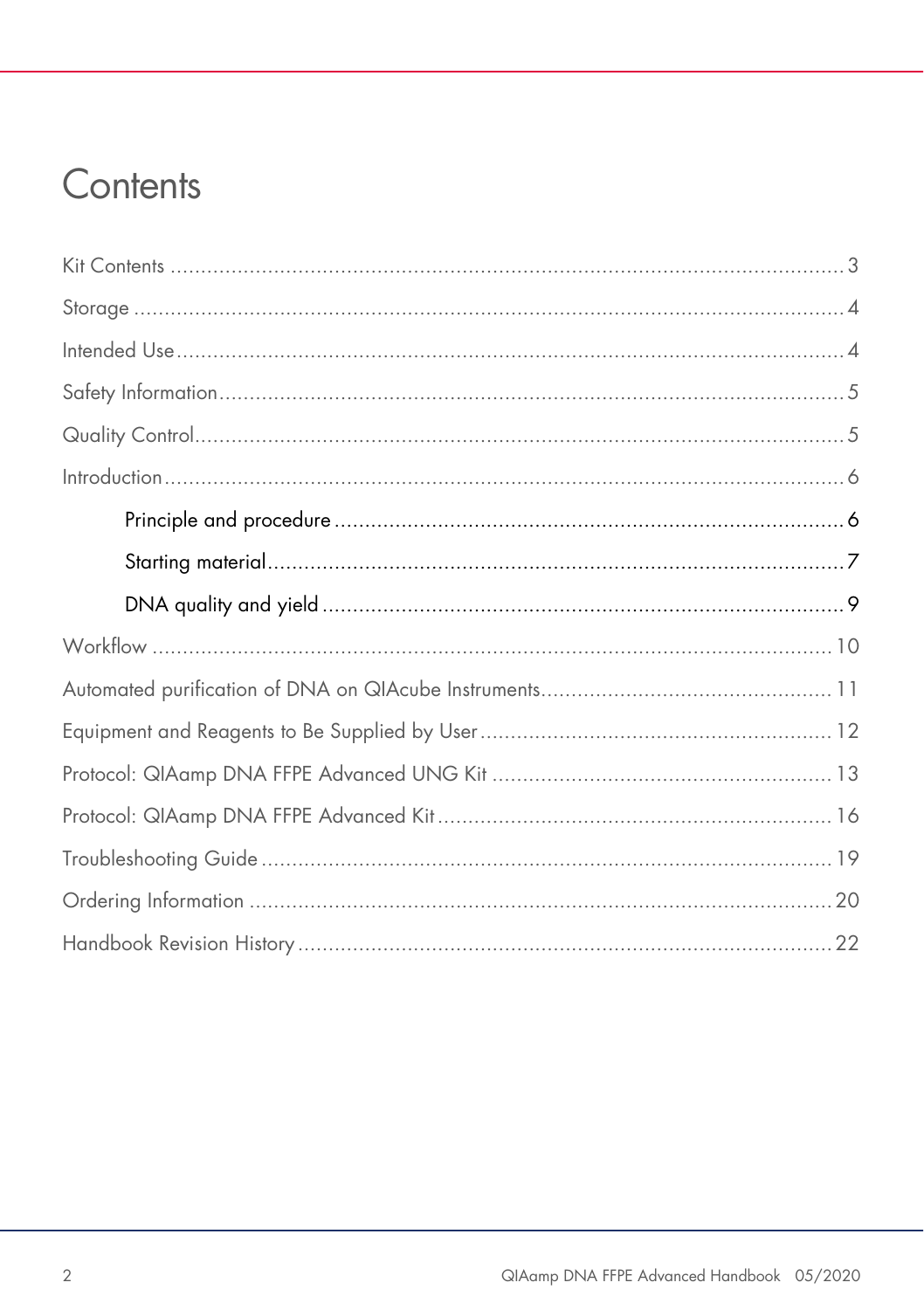#### <span id="page-2-0"></span>Kit Contents

The QIAamp DNA FFPE Advanced UNG Kit (cat. no. 56704) consists of 2 boxes, the first one contains the QIAamp DNA FFPE Advanced Kit (cat. no. 56604) and the second box contains Uracil-N-Glycosylase (cat. no. 19160).

| Kit                                    | QIAamp DNA FFPE<br>Advanced Kit (50) | QIAamp DNA FFPE<br><b>Advanced UNG Kit (50)</b> |
|----------------------------------------|--------------------------------------|-------------------------------------------------|
| Catalog no.<br>Number of preps         | 56604<br>50                          | 56704<br>50                                     |
| Uracil-N-Glycosylase                   |                                      | $2 \times 1$ ml                                 |
| QIAamp UCP MinElute® Columns           | 50                                   | 50                                              |
| Collection Tubes (2 ml)                | $1 \times 50$                        | $1 \times 50$                                   |
| Deparaffinization Solution             | $2 \times 8$ m                       | $2 \times 8$ m                                  |
| Buffer FTB                             | $2 \times 0.8$ ml                    | $2 \times 0.8$ ml                               |
| Buffer AL*                             | $33 \text{ ml}$                      | $33$ m                                          |
| Proteinase K                           | $2 \times 1.25$ ml                   | $2 \times 1.25$ ml                              |
| Buffer AW1 <sup>*†</sup> (concentrate) | $19$ ml                              | $19$ m                                          |
| Buffer AW2 <sup>†‡</sup> (concentrate) | $13 \text{ ml}$                      | $13 \text{ ml}$                                 |
| <b>RNase-Free Water</b>                | $2 \times 7$ ml                      | $2 \times 7$ ml                                 |
| RNase A (100mg/ml)                     | 14 mg                                | $14 \text{ mg}$                                 |
| Buffer ATE <sup>#</sup>                | 12ml                                 | 12ml                                            |
| Quick-Start Protocol                   | 1                                    | 1                                               |

Contains chaotropic salt. Not compatible with disinfecting agents containing bleach; see page [5](#page-4-0) for Safety [Information.](#page-4-0)

‡ Contains sodium azide as a preservative.

 $\dagger$  Before using for the first time, add Ethanol (96-100%) as indicated on the bottle to obtain a working solution.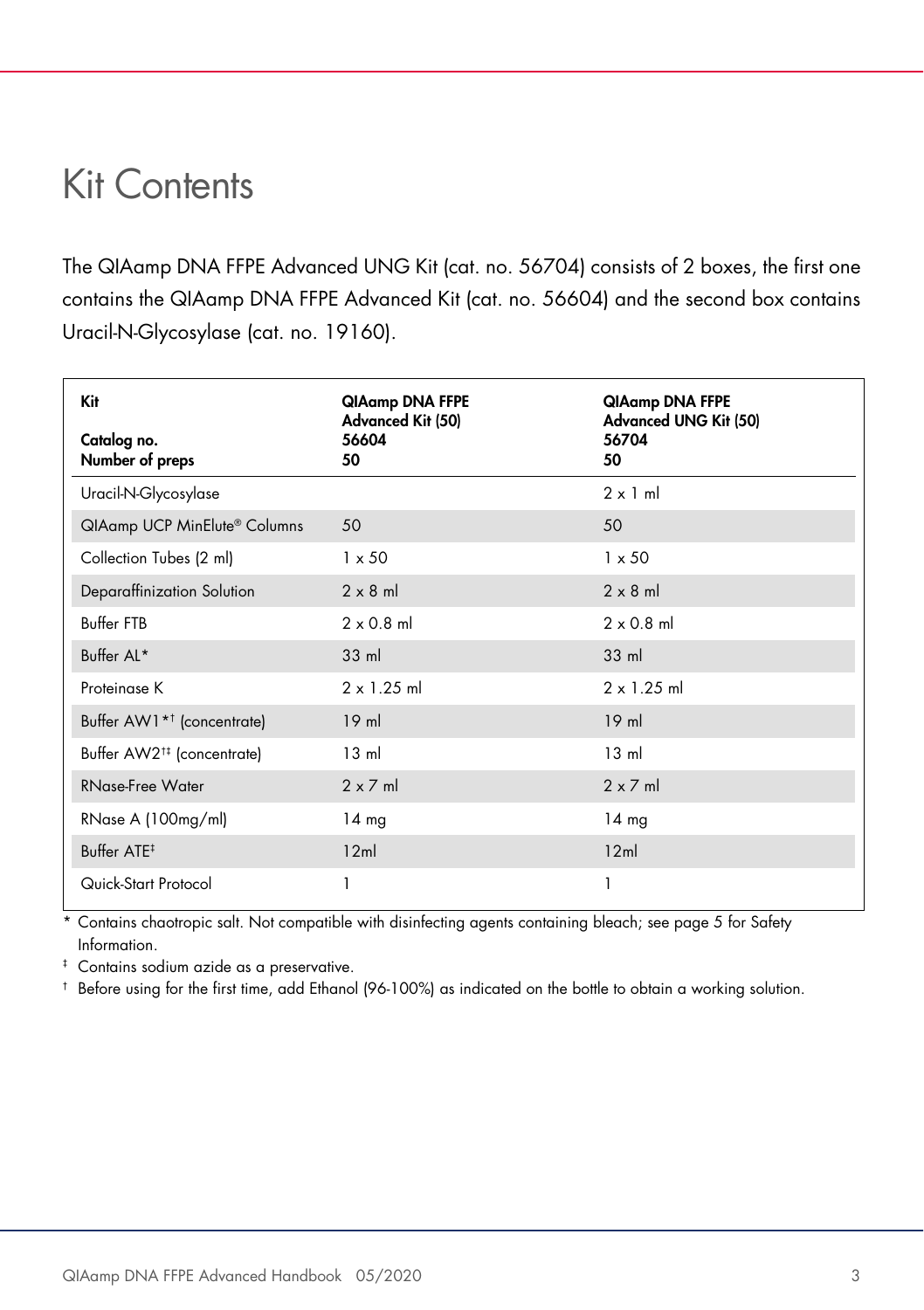### <span id="page-3-0"></span>**Storage**

QIAamp DNA FFPE Advanced UNG Kit (cat. no. 56704) consists of QIAamp DNA FFPE Advanced Kit (cat. no. 56604) and Uracil-N-Glycosylase (cat. no. 19160, UNG). UNG is shipped on dry ice and should be stored immediately upon receipt at –30 to –15°C in a constant-temperature freezer. Under these conditions, UNG is stable until the expiration date printed on the UNG tube label.

QIAamp UCP MinElute columns should be stored at 2–8°C upon arrival. However, short-term storage (up to 4 weeks) at room temperature (15–25°C) does not affect performance. All other components of the QIAamp DNA FFPE Advanced Kit and QIAamp DNA FFPE Advanced UNG Kit should be stored dry at room temperature. Under these conditions, they are stable for at least 12 months.

The QIAamp DNA FFPE Advanced UNG Kit and the QIAamp DNA FFPE Advanced Kit contains a ready-to-use proteinase K solution, which is supplied in a specially formulated storage buffer. Proteinase K is stable for at least 1 year after delivery when stored at room temperature. For storage longer than 1 year or if ambient temperatures often exceed 25°C, we suggest storing proteinase K at 2–8°C.

#### <span id="page-3-1"></span>Intended Use

All QIAamp products are intended for molecular biology applications. These products are not intended for the diagnosis, prevention, or treatment of a disease.

QIAcube® Connect is designed to perform fully automated purification of nucleic acids and proteins in molecular biology applications. The system is intended for use by professional users trained in molecular biological techniques and the operation of QIAcube Connect.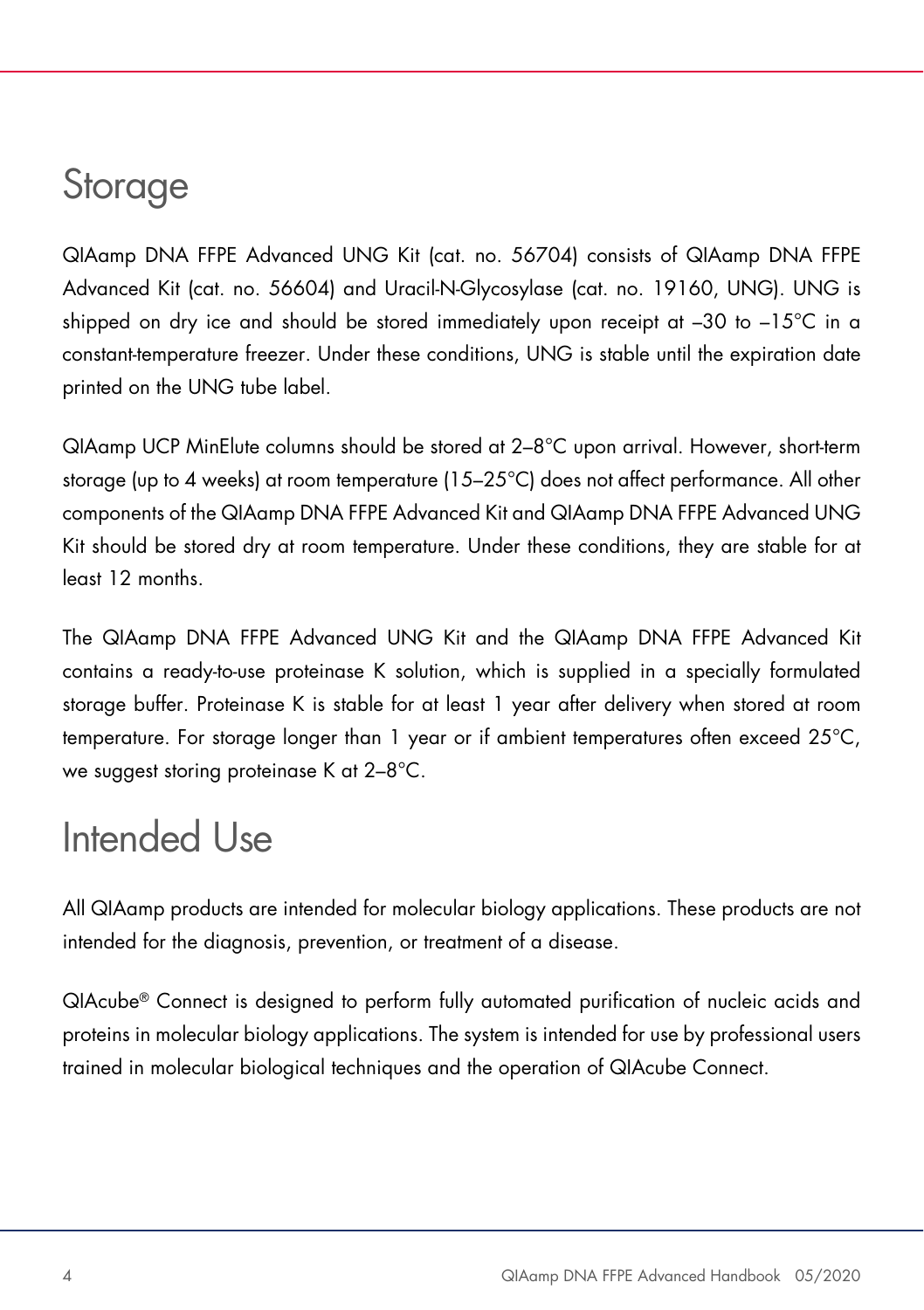All due care and attention should be exercised in the handling of the products. We recommend all users of QIAGEN® products to adhere to the NIH guidelines that have been developed for recombinant DNA experiments, or to other applicable guidelines.

### <span id="page-4-0"></span>Safety Information

When working with chemicals, always wear a suitable lab coat, disposable gloves, and protective goggles. For more information, please consult the appropriate safety data sheets (SDSs). These are available online in convenient and compact PDF format at www.qiagen.com/safety where you can find, view, and print the SDS for each QIAGEN kit and kit component.



DO NOT add bleach or acidic solutions directly to the sample preparation waste.

Buffer AL and Buffer AW1 contain chaotropic salts, which can form highly reactive compounds when combined with bleach. If liquid containing these buffers is spilt, clean with a suitable laboratory detergent and water. If the spilt liquid contains potentially infectious agents, clean the affected area first with laboratory detergent and water, and then with 1% (v/v) sodium hypochlorite.

### <span id="page-4-1"></span>Quality Control

In accordance with QIAGEN's ISO-certified Quality Management System, the components of the QIAamp DNA FFPE Advanced UNG and QIAamp DNA FFPE Advanced Kits are tested against predetermined specifications to ensure consistent product quality.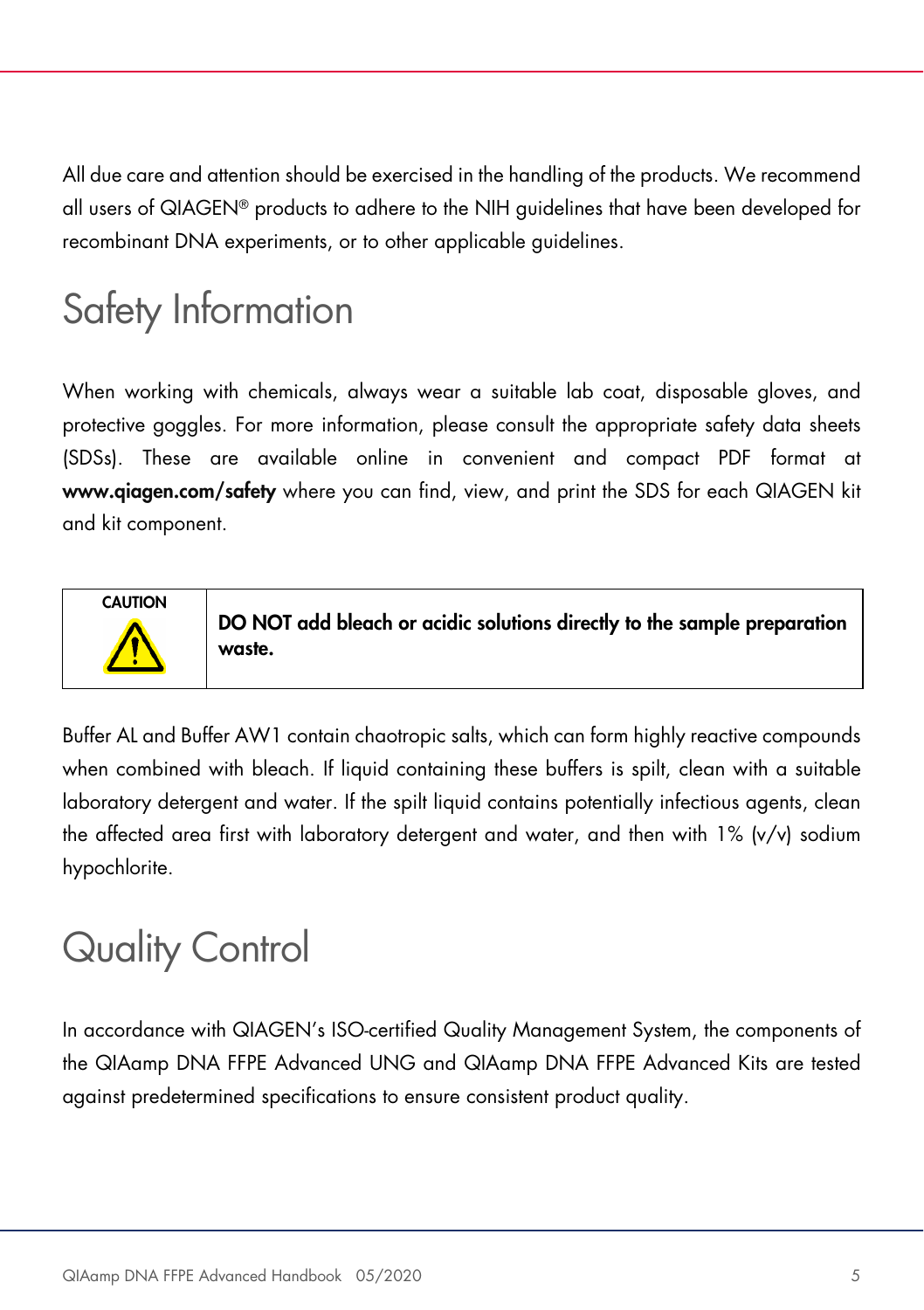#### <span id="page-5-0"></span>Introduction

Formalin fixation followed by paraffin embedding of tissue specimens is a standard method for the preservation of histological structures of tissues. In addition, the resulting formalin-fixed, paraffin-embedded (FFPE) tissue samples are valuable for molecular analyses. However, DNA preparation from FFPE tissue is associated with several challenges. Yields are often low due to the limited availability of input material and the compromised status of the DNA resulting from fixation and long-term storage. In particular, the recovery of amplifiable DNA strongly depends on removal of formalin-induced cross-links. The QIAamp DNA FFPE Advanced Kits include multiple steps to lyse fixed tissue and remove DNA cross-links.

Additionally, DNA sequence artifacts may be introduced by fixation, embedding, and longterm storage. The most common of these artifacts in FFPE tissues is the deamination of cytosine bases to uracil. This leads to a C-T conversion during amplification, and a false result in downstream analysis. Though present at low frequencies, these artifacts can be critical when using very sensitive methods for mutational analyses such as Next-Generation Sequencing (NGS) with limited starting material. The QIAamp DNA FFPE Advanced UNG procedure includes designated steps to remove deaminated cytosine bases in order to prevent these false results in DNA sequencing analyses.

The QIAamp DNA FFPE Advanced UNG Kit and the QIAamp DNA FFPE Advanced Kit provide convenient, streamlined procedures for efficient purification of high amounts of amplifiable DNA from even difficult to lyse FFPE tissue sections.

#### <span id="page-5-1"></span>Principle and procedure

The QIAamp DNA FFPE Advanced UNG and the QIAamp DNA FFPE Advanced procedures remove paraffin without the use of xylene or similar solvents and without the need to trim off excess paraffin from the FFPE block in advance. Formalin-induced cross-links are efficiently removed from the DNA prior to purification with the QIAamp UCP MinElute column. Two steps of proteinase K digestion, one before and one after DNA de-crosslinking, ensure complete lysis of even difficult-to-lyse tissue, and facilitate the recovery of high amounts of amplifiable DNA.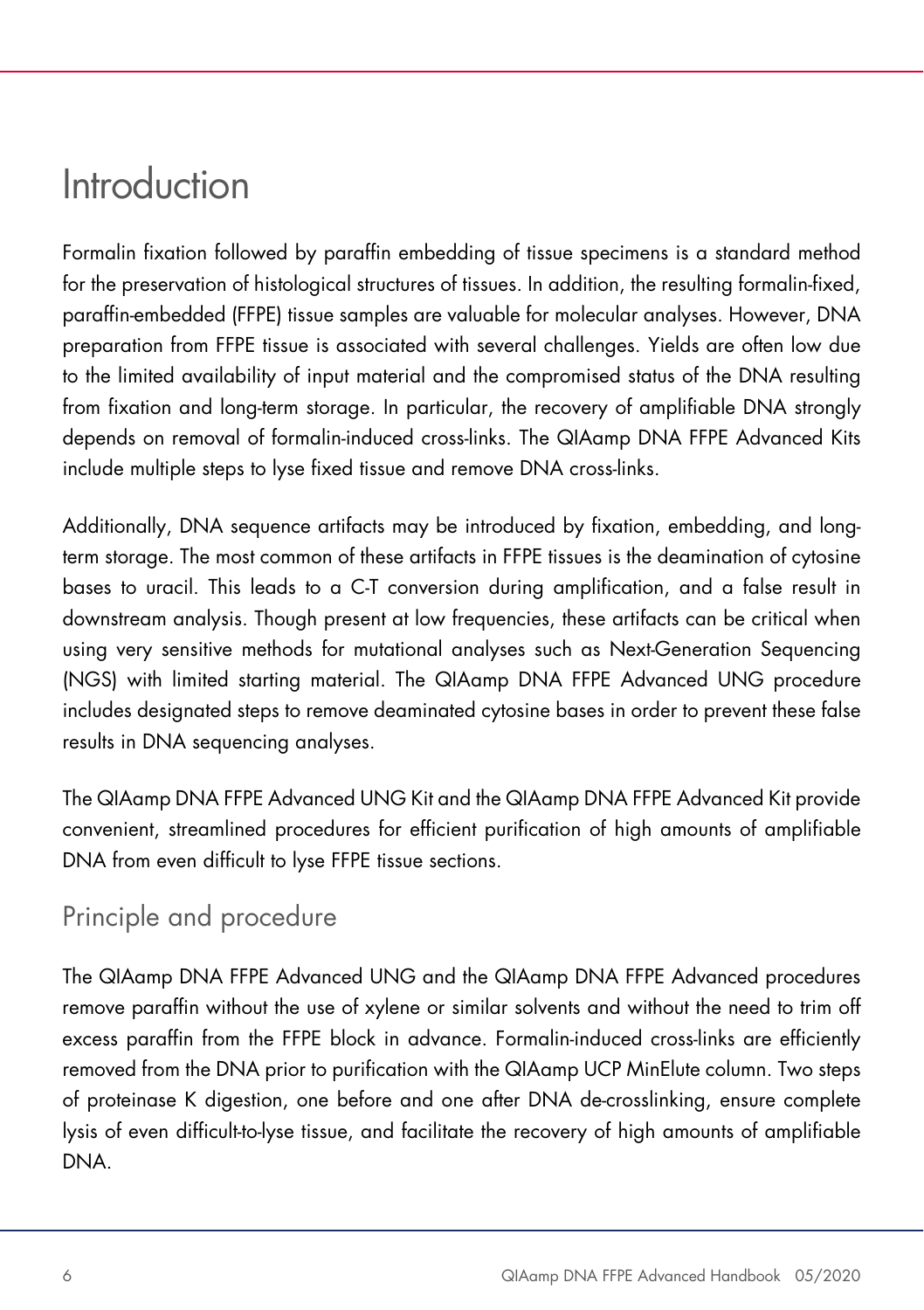After the initial proteinase K digestion and incubation at elevated temperature to remove crosslinks, dilution of the reaction mixture provides conditions that allow the specific removal of deaminated cytosine residues by the enzyme Uracil-N-Glycosylase (UNG). After RNase A digestion and prior to DNA binding, a second proteinase K digestion step improves lysis efficiency and increases yields, particularly for difficult to lyse samples. After the binding of DNA to the QIAamp UCP spin column, residual contaminants are washed away by Buffers AW1 and AW2 and ethanol. Any residual ethanol which may interfere with subsequent enzymatic reactions is removed by an additional centrifugation step. DNA is eluted in 20-100 µl to generate highly concentrated DNA. The isolated DNA is compatible with PCR, digital PCR, and nextgeneration sequencing workflows. Alternatively, it can be stored at −20°C.

#### <span id="page-6-0"></span>Starting material

Standard formalin-fixation and paraffin-embedding procedures may cause significant fragmentation of nucleic acids. To limit the extent of nucleic acid fragmentation, be sure to:

- Fix tissue samples in 4%–10% formalin as quickly as possible after surgical removal.
- Use a fixation time of 14–24 h (longer fixation times lead to more severe DNA fragmentation, resulting in poor performance in downstream assays).
- Thoroughly dehydrate samples prior to embedding (residual formalin can inhibit proteinase K digestion).

Sample material for DNA extraction from formalin-fixed, paraffin-embedded (FFPE) tissue is prepared as 5 to 10 µm sections cut from a FFPE block using a microtome.

The amount of starting material specified for use with the QIAamp DNA FFPE Advanced UNG Kit and QIAamp DNA FFPE Advanced Kit refers to the actual tissue material of the FFPE sample, excluding the area of paraffin. The starting material is calculated from the surface area of the tissue, the number of sections, and the thickness of sections. With the QIAamp DNA FFPE Advanced UNG Kit and QIAamp DNA FFPE Advanced Kit, FFPE tissue sections of 5–10 µm thickness can be processed, totaling up to 4 mm<sup>3</sup> of tissue. In cases where calculating the exact amount is impossible, use no more than 2 sections of 5–10 µm thickness.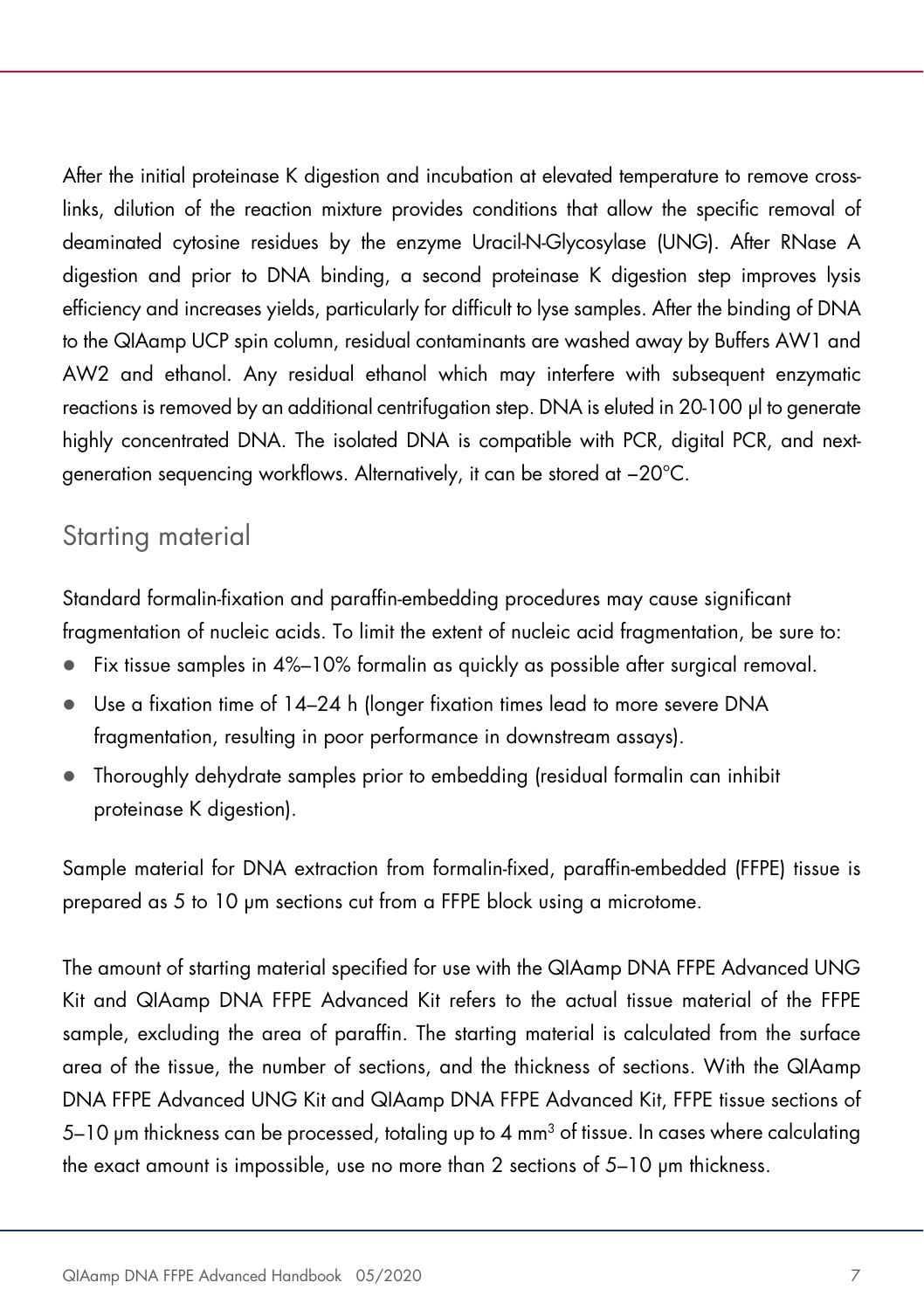Sample calculation:



| Surface area         | No. of sections               | <b>Total volume</b>   |
|----------------------|-------------------------------|-----------------------|
| $50 \text{ mm}^2$    | 1 section of 10 um thickness  | $0.5$ mm <sup>3</sup> |
|                      | 2 sections of 10 um thickness | $1 \text{ mm}^3$      |
|                      | 4 sections of 10 um thickness | $2 \text{ mm}^3$      |
|                      | 8 sections of 10 pm thickness | 4mm <sup>3</sup>      |
| $100 \text{ mm}^2$   | 1 section of 10 pm thickness  | $1 \text{ mm}^3$      |
|                      | 2 sections of 10 pm thickness | $2 \text{ mm}^3$      |
|                      | 4 sections of 10 pm thickness | $4 \text{ mm}^3$      |
| $200 \, \text{mm}^2$ | 1 section of 10 um thickness  | $2 \text{ mm}^3$      |
|                      | 2 sections of 10 µm thickness | $4 \text{ mm}^3$      |
| $400 \, \text{mm}^2$ | 1 section of 10 µm thickness  | $4 \text{ mm}^3$      |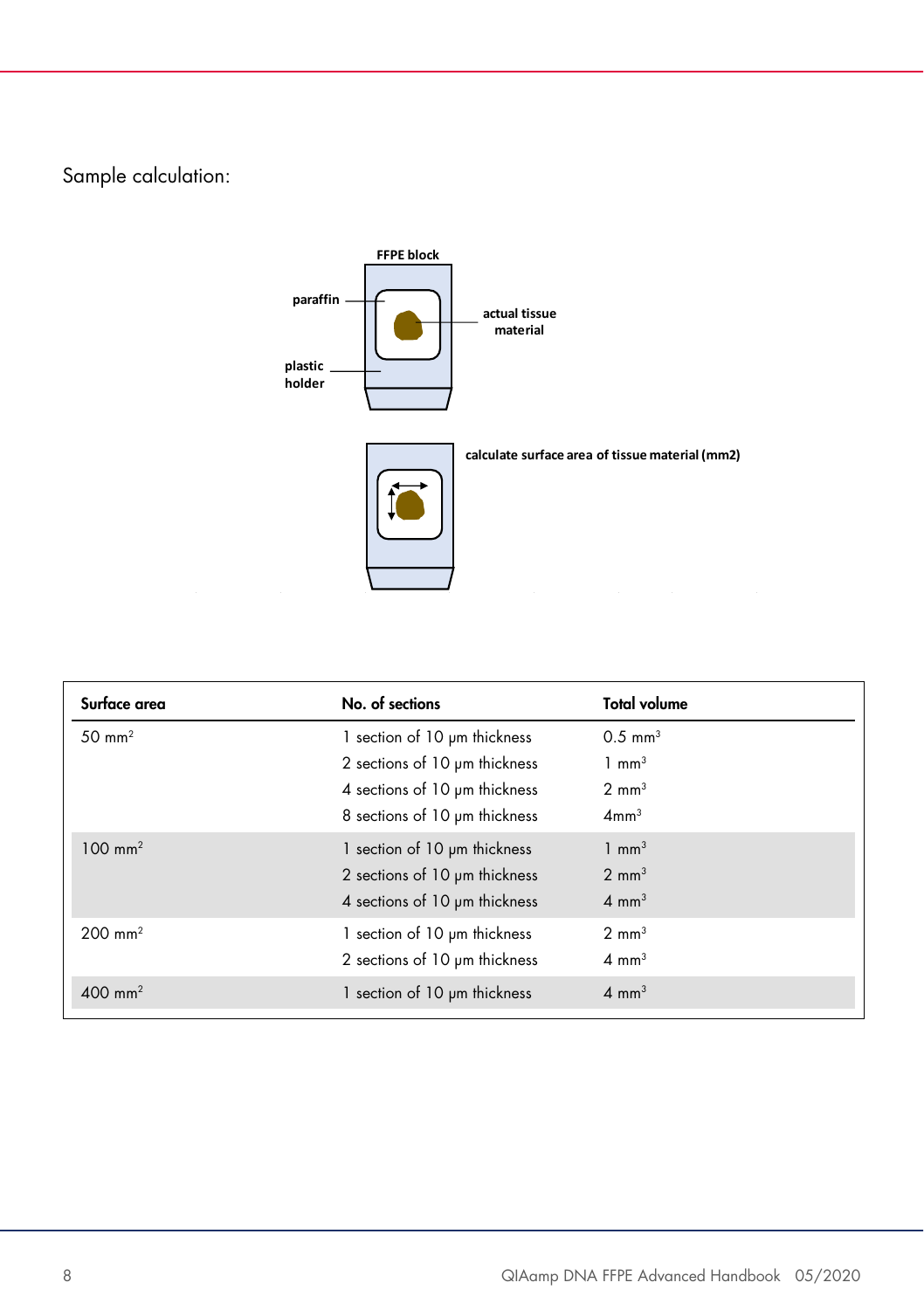#### <span id="page-8-0"></span>DNA quality and yield

Formalin-fixed, paraffin-embedded tissue material presents challenges not only for the DNA extraction method itself but also for the determination of DNA quality and quantity. Generally, DNA yield from FFPE samples varies greatly, depending on the tissue type, as well as fixation and embedding conditions.

Furthermore, due to the compromised status of the DNA, determination of yield might vary between different quantification methods. While UV-Vis-based measurements will show high absorptions at A260, especially for DNA from samples with heavy fragmentation, fluorometric methodologies using dyes specific for dsDNA (e.g. Qubit) might by contrast show significantly lower DNA recovery. In addition, yield and PCR performance do not necessarily correlate; high yields of DNA as determined by either of the above-mentioned methods might not show good PCR performance. This could be due to the quality of the FFPE sample with regard to DNA fragmentation status and/or the efficiency of cross-link reversal prior to DNA extraction. DNA of a more fragmented status shows far better PCR performance for short amplicons in PCR (<100bp) than DNA of higher molecular weight. However, highly fragmented DNA will not be suitable for PCR applications with amplicons larger than the size of the extracted DNA fragments. If de-crosslinking during DNA purification is insufficient, the extracted DNA will not be properly accessible despite sufficient integrity and poses a poor template for amplification of both small and large fragments in PCR. Thus, DNA yield measured by PCR may differ between large amplicon and short amplicon PCR systems and might also deviate from values obtained by UV-Vis based or fluorometric quantification technologies.

It is recommended to use more than one quality control measure to evaluate DNA quality and quantity, focusing on which downstream application the DNA is intended to be used in. The QIAamp DNA FFPE Advanced UNG Kit and the QIAamp DNA FFPE Advanced Kit provide an optimized workflow for extraction of DNA for use in PCR, digital PCR, and next-generation sequencing analysis using targeted DNA panels or exome sequencing.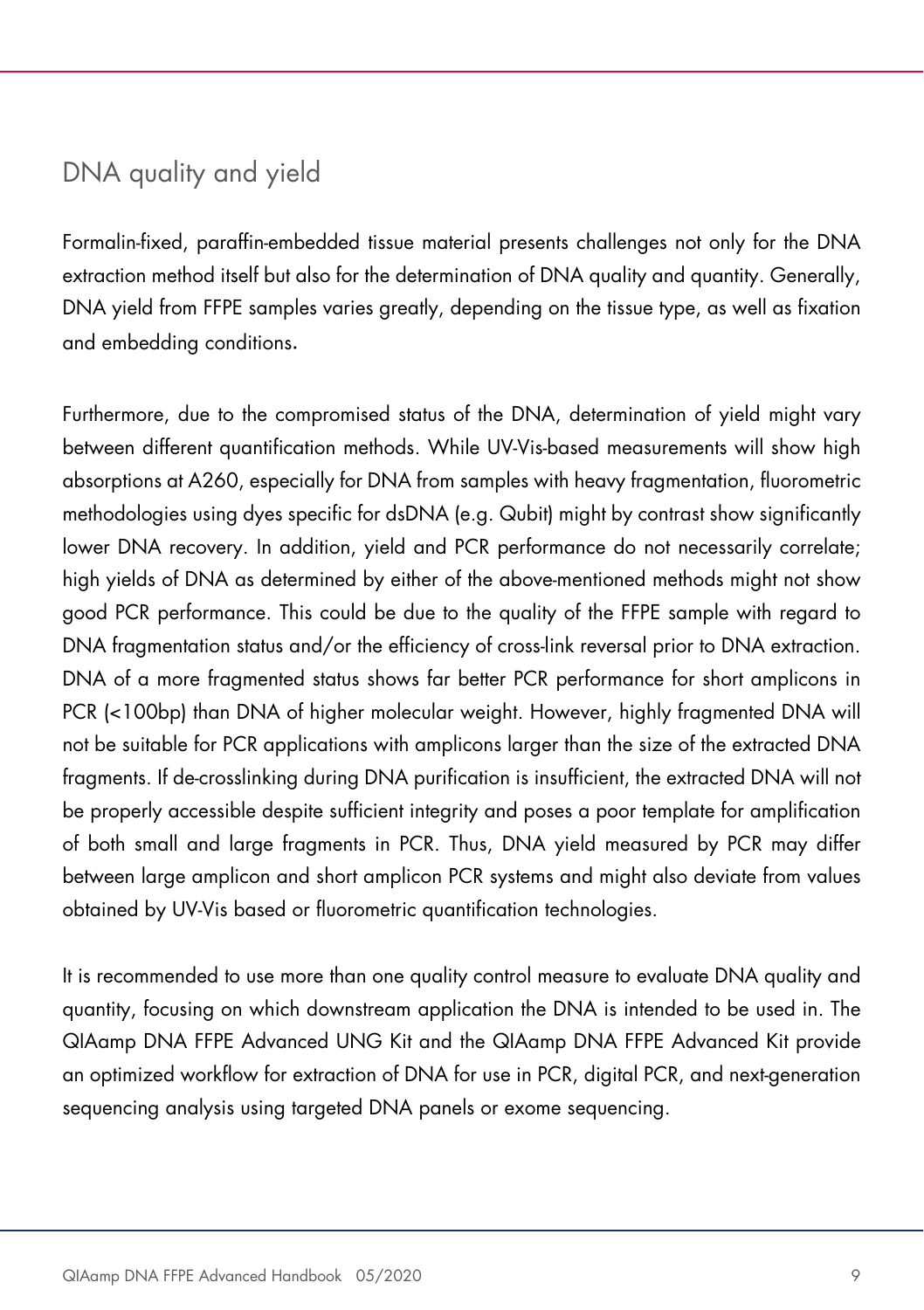#### <span id="page-9-0"></span>**Workflow**

#### QIAamp DNA FFPE Advanced UNG Kit QIAamp DNA FFPE Advanced Kit

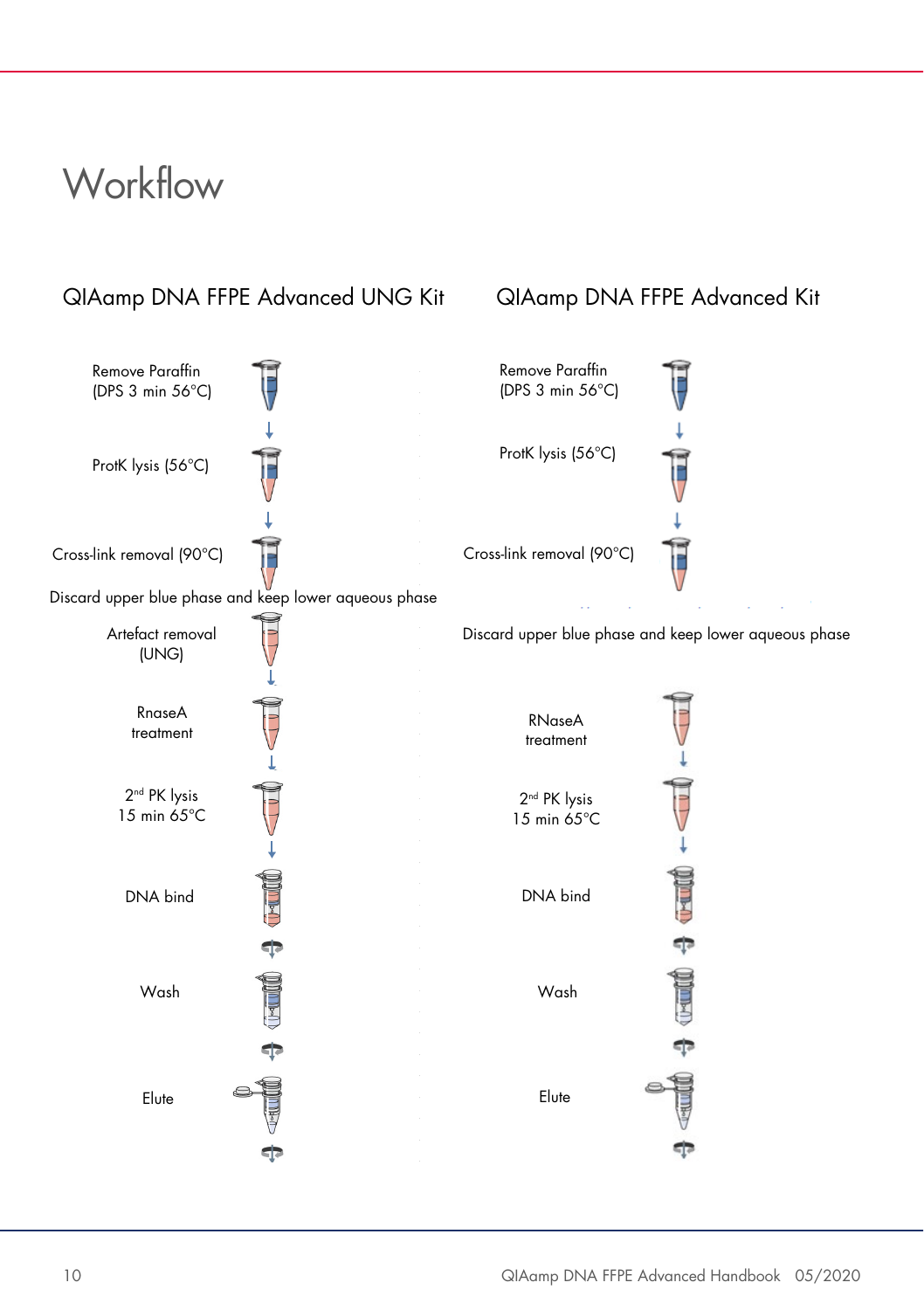### <span id="page-10-0"></span>Automated purification of DNA on QIAcube **Instruments**

Purification of DNA can be fully automated on QIAcube Connect or the classic QIAcube. The innovative QIAcube instruments use advanced technology to process QIAGEN spin columns, enabling seamless integration of automated, low-throughput sample prep into your laboratory workflow. Sample preparation using QIAcube instruments follows the same steps as the manual procedure (i.e., lyse, bind, wash and elute), enabling you to continue using the QIAamp DNA FFPE Advanced UNG Kit and the QIAamp DNA FFPE Advanced Kit for purification of high-quality DNA.

QIAcube instruments are preinstalled with protocols for purification of plasmid DNA, genomic DNA, RNA, viral nucleic acids and proteins, plus DNA and RNA cleanup. The range of protocols available is continually expanding, and additional QIAGEN protocols can be downloaded free of charge at www.qiagen.com/qiacubeprotocols.



QIAcube Connect.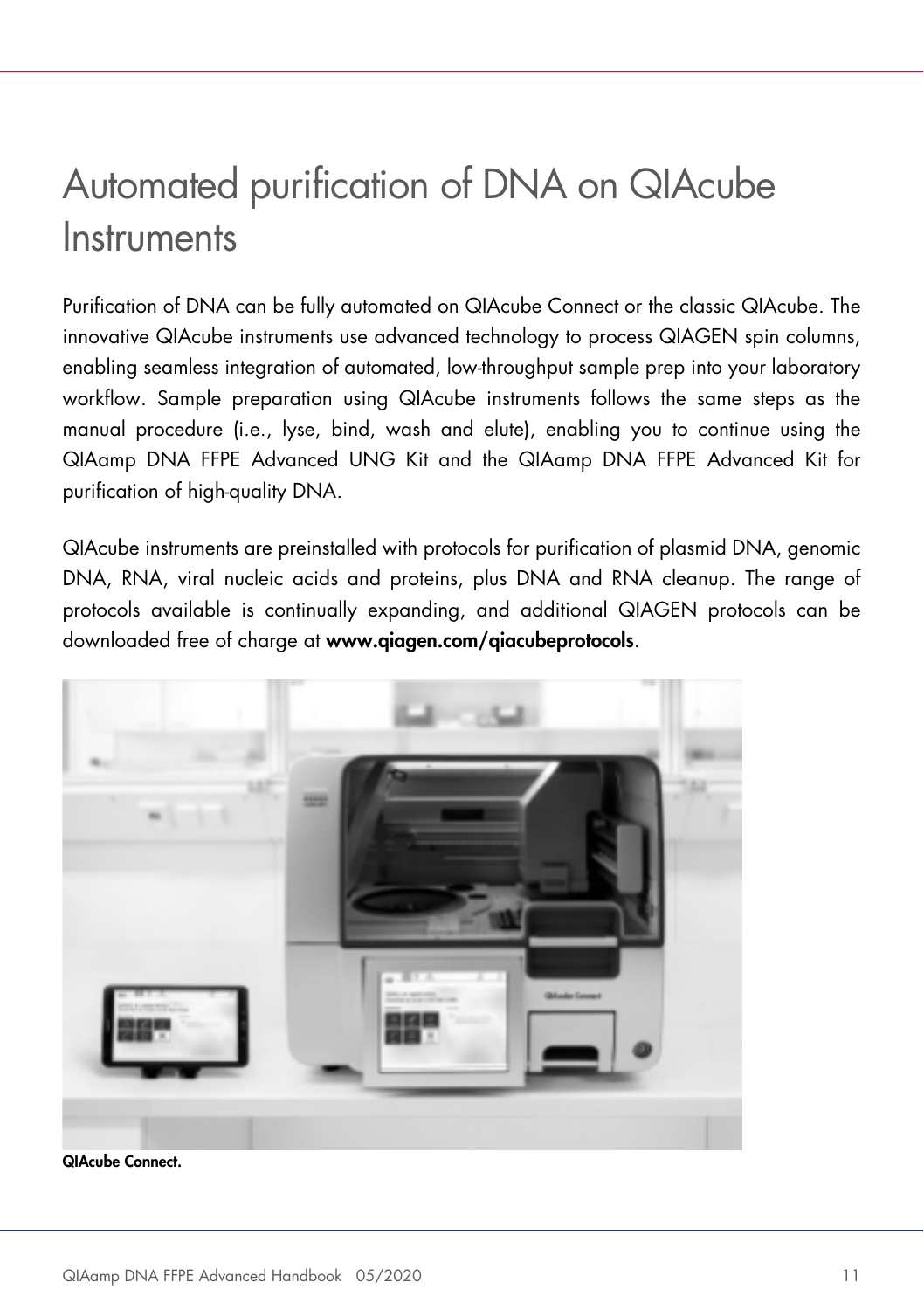### <span id="page-11-0"></span>Equipment and Reagents to Be Supplied by User

When working with chemicals, always wear a suitable lab coat, disposable gloves and protective goggles. For more information, consult the appropriate safety data sheets (SDSs) available from the product supplier.

- Microcentrifuge with rotor for 2 ml tubes (up to  $21,000 \times g$ )
- $\bullet$  Pipettors (2-1000 µl)
- Thermomixer capable of incubation at 90°C
- 96–100% Ethanol (Do not use denatured alcohol, which contains other substances such as methanol or methylethylketone.)
- Elution Tubes (e.g. Safe-Lock Tubes (Eppendorf®, cat. no. 0030 120.086) or 1.5 mL SafeSeal microcentrifuge tubes (Sarstedt®, cat no. 72.706)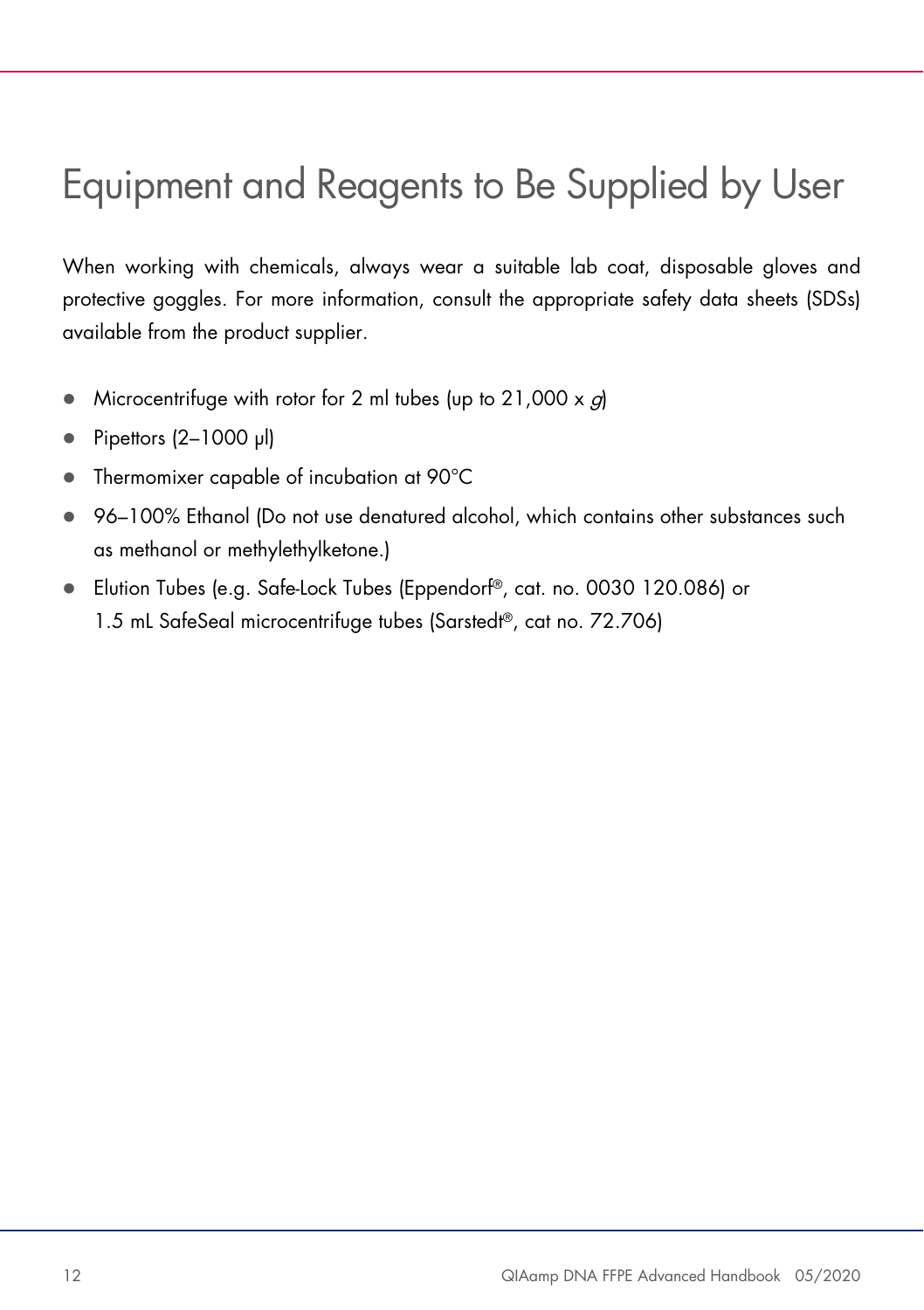### <span id="page-12-0"></span>Protocol: QIAamp DNA FFPE Advanced UNG Kit

#### <span id="page-12-1"></span>Important notes before starting

- Deparaffinization Solution solidifies at temperatures below 18°C. Incubate at 30°C to redissolve.
- $\bullet$  If Buffer AL contains precipitate, dissolve by heating at 70 $\degree$ C with gentle agitation.
- Add 25 ml ethanol (96–100%) to the bottle containing 19 ml of Buffer AW1 concentrate. Tick the check box on the bottle label to indicate that ethanol has been added. Reconstituted Buffer AW1 can be stored at room temperature for up to 1 year. Note: Before starting the procedure, mix reconstituted Buffer AW1 by shaking.
- Add 30 ml ethanol (96–100%) to the bottle containing 13 ml of Buffer AW2 concentrate. Tick the check box on the bottle label to indicate that ethanol has been added. Reconstituted Buffer AW2 can be stored at room temperature for up to 1 year. Note: Before starting the procedure, mix reconstituted Buffer AW2 by shaking.
- Preheat a thermomixer at 56°C for use in steps 2 and 4, and preheat a second thermomixer at 90°C for use in step 5.

#### Procedure

- 1. Place the FFPE sections in a 1.5 ml or 2 ml microcentrifuge tube (not supplied). Add 300 µl Deparaffinization Solution, vortex vigorously for 10 s, and centrifuge briefly to bring the sample to the bottom of the tube.
- 2. Incubate at 56°C for 3 min, then allow to cool to room temperature.

Note: If too little Deparaffinization Solution is used or if larger amounts of paraffin are carried over with the sample, Deparaffinization Solution may become waxy or solid after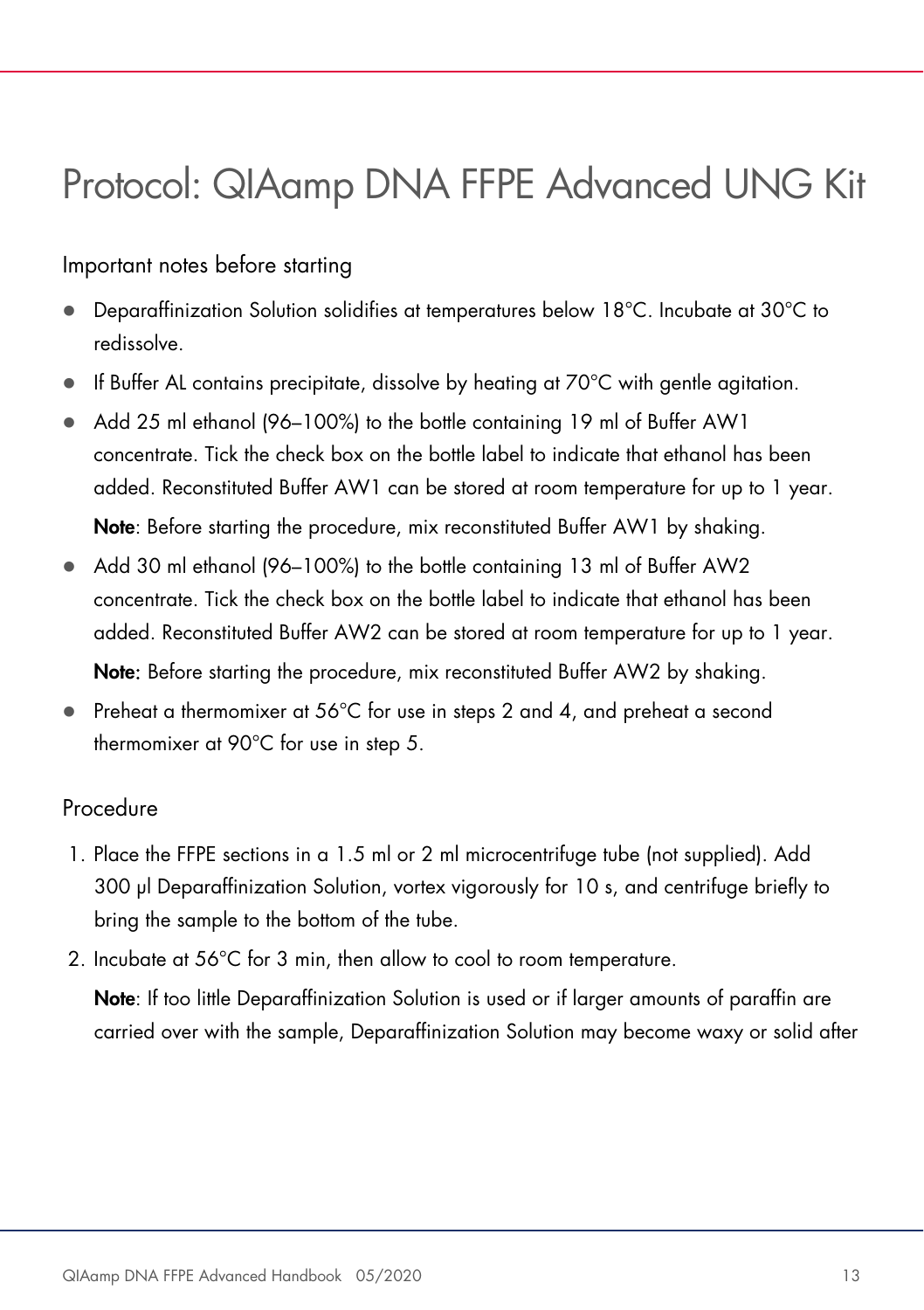cooling. If this occurs, add additional Deparaffinization Solution and repeat the incubation at 56°C.

3. Add 25 µl Buffer FTB, 55 µl RNase-free Water, and 20 µl Proteinase K. Mix by vortexing. Briefly centrifuge the tube to spin down any FFPE tissue that sticks to the tube wall or under the cap of the tube after vortexing.

Note: A master mix that comprises the respective components may be prepared in advance.

4. Incubate for 1 h at 56°C and 1000 rpm.

Note: After incubation, set the thermomixer to 50°C for incubation in step 6.

5. Incubate for 1 h at 90°C without shaking.

**Optional:** After incubation, briefly centrifuge the tube to remove drops from inside the lid.

6. Carefully remove and discard the upper blue phase. Keep the lower aqueous lysate, and add 115 µl RNase-free Water and 35 µl UNG. Vortex and incubate at 50°C for 5 min without shaking.

Optional: After incubation, briefly centrifuge the tube to remove drops from inside the lid. Note: Transfer of small volumes of Deparaffinization Solution (upper blue phase) will not affect the DNA purification.

Note: After incubation, set the thermomixer to 65°C for incubation in step 8.

- 7. Add 2 μl RNase A, vortex, and incubate for 2 min at room temperature on the bench. Optional: After incubation, briefly centrifuge the tube to remove drops from inside the lid.
- 8. Add 20 µl Proteinase K, vortex, and incubate for 15 min at 65°C and 450 rpm.

Optional: After incubation, briefly centrifuge the tube to remove drops from inside the lid.

9. Add 250 μl Buffer AL and 250 μl ethanol (96–100%) to each sample and mix thoroughly by vortexing.

**Optional**: Centrifuge briefly to remove drops from inside the lid.

10. Transfer 450 µl lysate to the QIAamp UCP MinElute column (in a 2 ml collection tube), and centrifuge at  $15000 \times a$  for 30 s.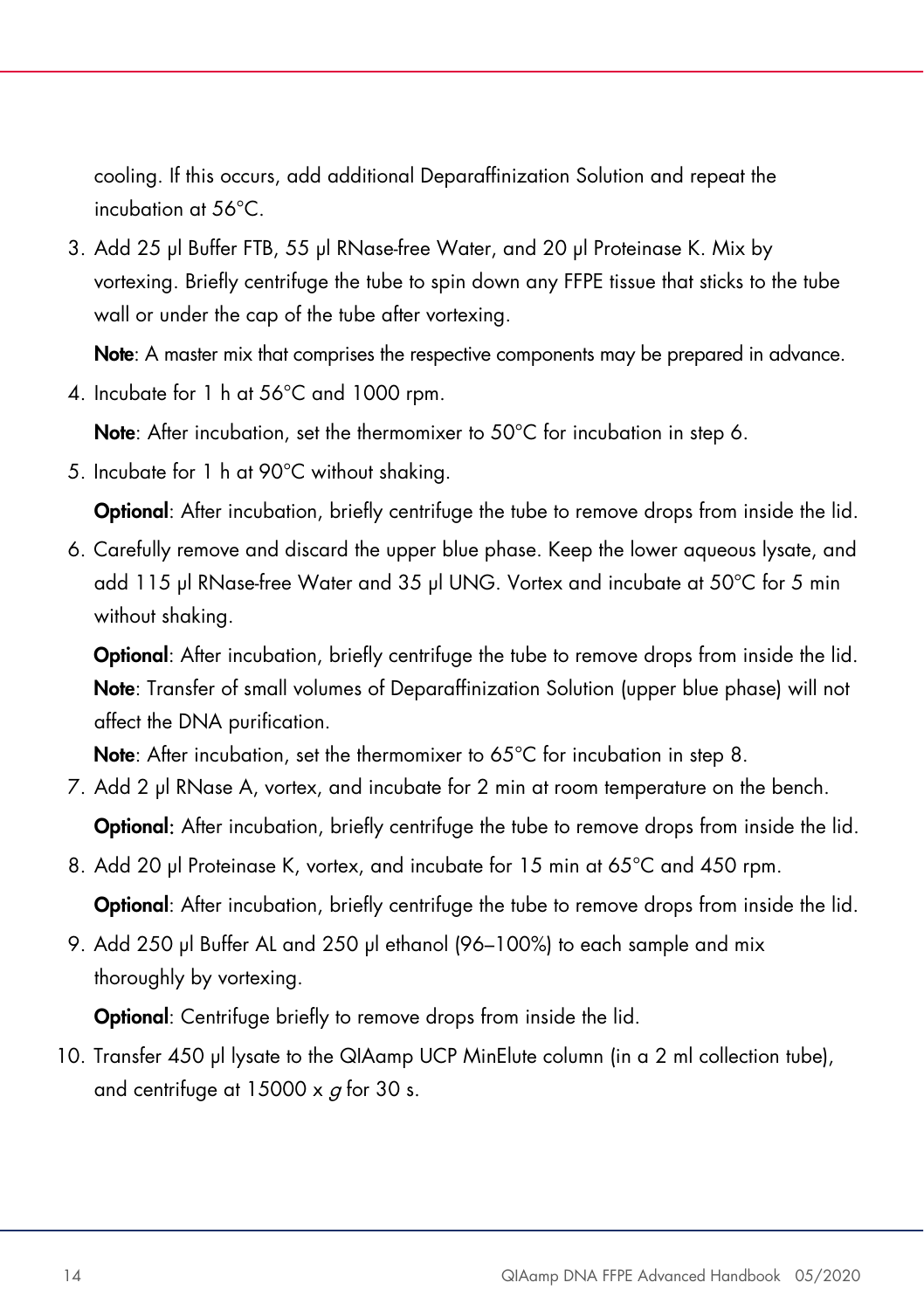- 11. Transfer the residual lysate to the same QIAamp UCP MinElute column, and centrifuge at 15000 x  $q$  for 1 min. Discard the flow-through from step 10 and 11 and reuse the collection tube.
- 12. Add 500 μl Buffer AW1 to each spin column, and centrifuge at 15000 x  $q$  for 30 s. Discard the flow-through and reuse the collection tube.
- 13. Add 500 μl Buffer AW2 to each spin column, and centrifuge at 15000 x  $g$  for 30 s. Discard the flow-through and reuse the collection tube.
- 14. Add 250 μl ethanol (96–100%) to the spin column, and centrifuge at 15000 x  $\sigma$  for 30 s. Discard the flow-through and collection tube. Place the spin column into a new 2 ml collection tube (supplied) and centrifuge for 3 min at full speed to remove any residual liquid to dry the membrane
- 15. Place the QIAamp UCP MinElute column into a clean 1.5 ml microcentrifuge tube (not provided), and discard the collection tube containing the flow-through. Open the lid of the QIAamp MinElute column and apply 20–100 μl Buffer ATE to the center of the membrane.
- 16. Close the lid and incubate at room temperature for 1 min, then centrifuge at full speed for 1 min to elute the DNA.

Note: Incubating the QIAamp UCP MinElute column loaded with Buffer ATE for 5 min at room temperature before centrifugation generally increases DNA yield.

When using small elution volumes, DNA yield can be increased by re-applying the first eluate to the spin column membrane, then incubate for 3 min at room temperature and centrifuge again for 1 min at full speed.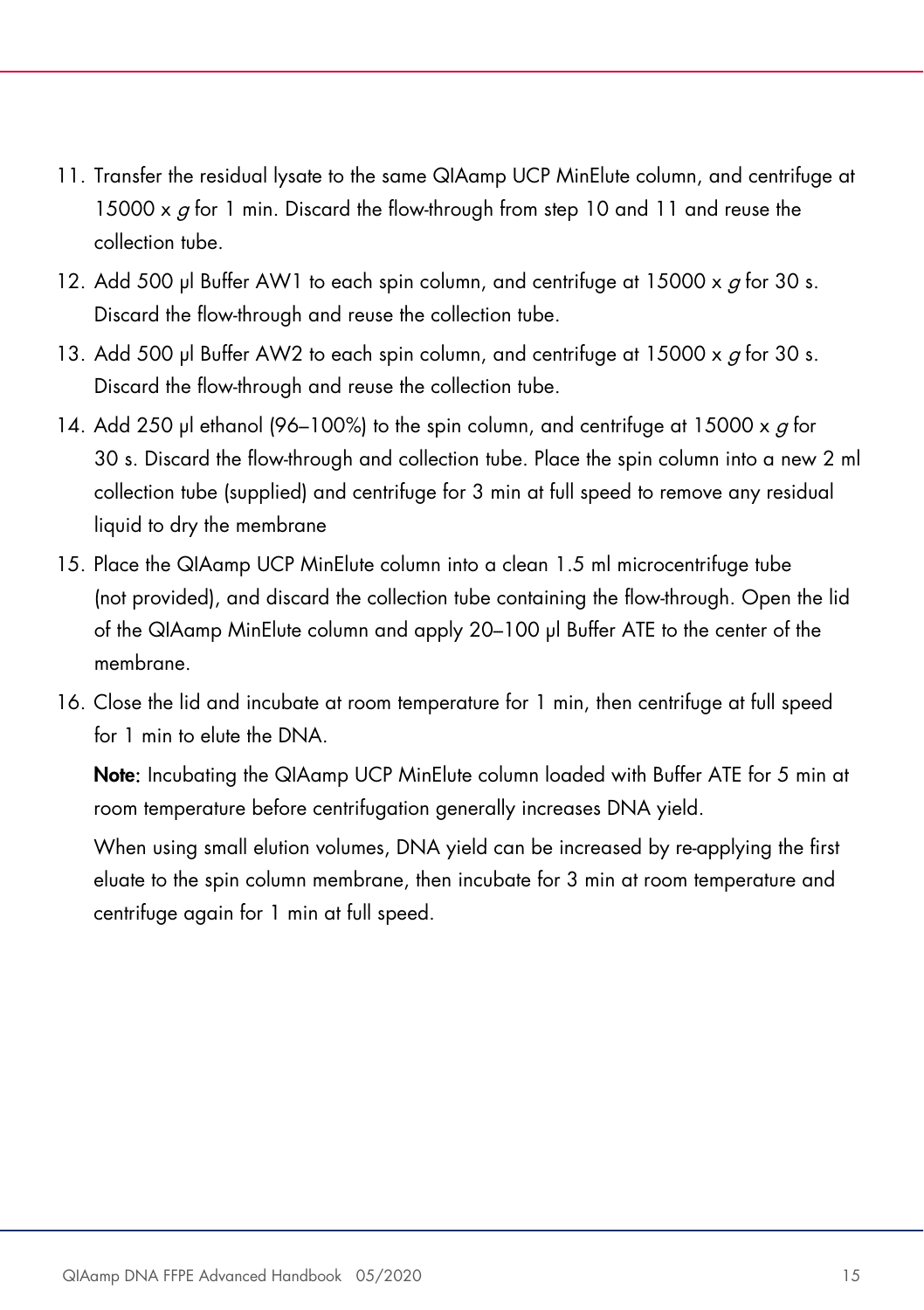### <span id="page-15-0"></span>Protocol: QIAamp DNA FFPE Advanced Kit

#### Important notes before starting

- Deparaffinization Solution solidifies at temperatures below 18°C. Incubate at 30°C to redissolve.
- $\bullet$  If Buffer AL contains precipitate, dissolve by heating at 70 $\degree$ C with gentle agitation.
- Add 25 ml ethanol (96–100%) to the bottle containing 19 ml of Buffer AW1 concentrate. Tick the check box on the bottle label to indicate that ethanol has been added. Reconstituted Buffer AW1 can be stored at room temperature for up to 1 year. Note: Before starting the procedure, mix reconstituted Buffer AW1 by shaking.
- Add 30 ml ethanol (96–100%) to the bottle containing 13 ml of Buffer AW2 concentrate. Tick the check box on the bottle label to indicate that ethanol has been added. Reconstituted Buffer AW2 can be stored at room temperature for up to 1 year. Note: Before starting the procedure, mix reconstituted Buffer AW2 by shaking.
- Preheat a thermomixer at 56°C for use in steps 2 and 4, and preheat a second thermomixer at 90°C for use in step 5.

#### Procedure

- 1. Place the FFPE sections in a 1.5 ml or 2 ml microcentrifuge tube (not supplied). Add 300 µl Deparaffinization Solution, vortex vigorously for 10 s, and centrifuge briefly to bring the sample to the bottom of the tube.
- 2. Incubate at 56°C for 3 min, then allow to cool to room temperature.

Note: If too little Deparaffinization Solution is used or if larger amounts of paraffin are carried over with the sample, Deparaffinization Solution may become waxy or solid after cooling. If this occurs, add additional Deparaffinization Solution and repeat the incubation at 56°C.

3. Add 25 µl Buffer FTB, 55 µl RNase-free Water, and 20 µl Proteinase K. Mix by vortexing. Briefly centrifuge the tube to spin down any FFPE tissue that sticks to the tube wall or under the cap of the tube after vortexing.

Note: A master mix that comprises the respective components may be prepared in advance.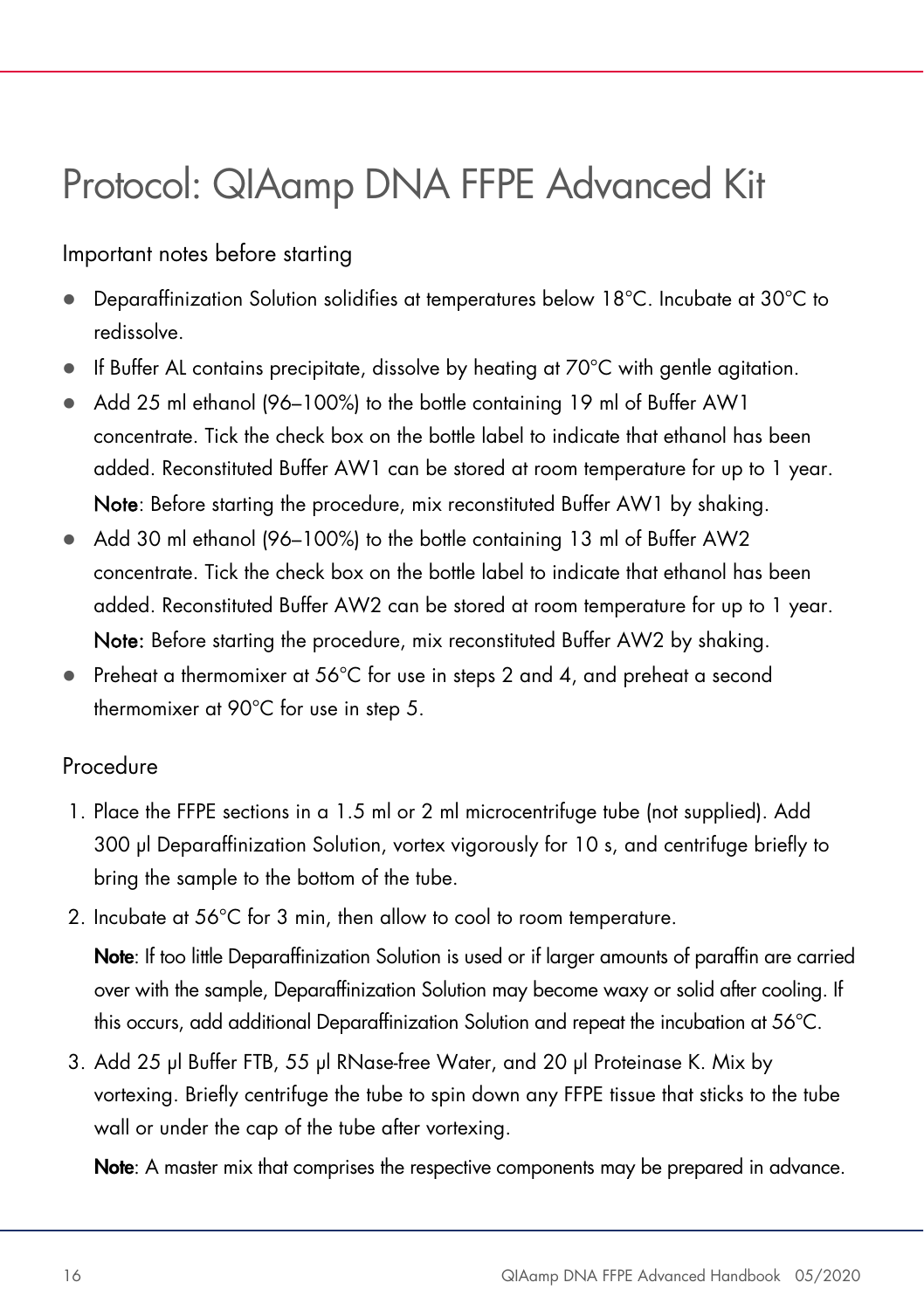4. Incubate for 1 h at 56°C and 1000 rpm.

Note: After incubation, set the thermomixer to 65°C for incubation in step 8.

5. Incubate for 1 h at 90°C without shaking.

Optional: After incubation, briefly centrifuge the tube to remove drops from inside the lid.

6. Carefully remove and discard the upper blue phase. Keep the lower aqueous lysate, add 150 µl RNase-free Water, then vortex.

Optional: After incubation, briefly centrifuge the tube to remove drops from inside the lid. Note: Transfer of small volumes of Deparaffinization Solution (upper blue phase) will not affect the DNA purification.

Note: After incubation, set the thermomixer to 65°C for incubation in step 8.

- 7. Add 2 μl RNase A, vortex, and incubate for 2 min at room temperature on the bench. **Optional:** After incubation, briefly centrifuge the tube to remove drops from inside the lid.
- 8. Add 20 µl Proteinase K, vortex, and incubate for 15 min at 65°C and 450 rpm. **Optional:** After incubation, briefly centrifuge the tube to remove drops from inside the lid.
- 9. Add 250 μl Buffer AL and 250 μl ethanol (96–100%) to each sample and mix thoroughly by vortexing.

**Optional:** Centrifuge briefly to remove drops from inside the lid.

- 10. Transfer 450 µl lysate to the QIAamp UCP MinElute column (in a 2 ml collection tube), and centrifuge at  $15000 \times q$  for 30 s.
- 11. Transfer the residual lysate to the same QIAamp UCP MinElute column, and centrifuge at 15000 x  $g$  for 1 min. Discard the flow-through from step 10 and 11 and reuse the collection tube.
- 12. Add 500 μl Buffer AW1 to each spin column, and centrifuge at  $15000 \times q$  for 30 s. Discard the flow-through and reuse the collection tube.
- 13. Add 500 μl Buffer AW2 to each spin column, and centrifuge at 15000 x  $\sigma$  for 30 s. Discard the flow-through and reuse the collection tube.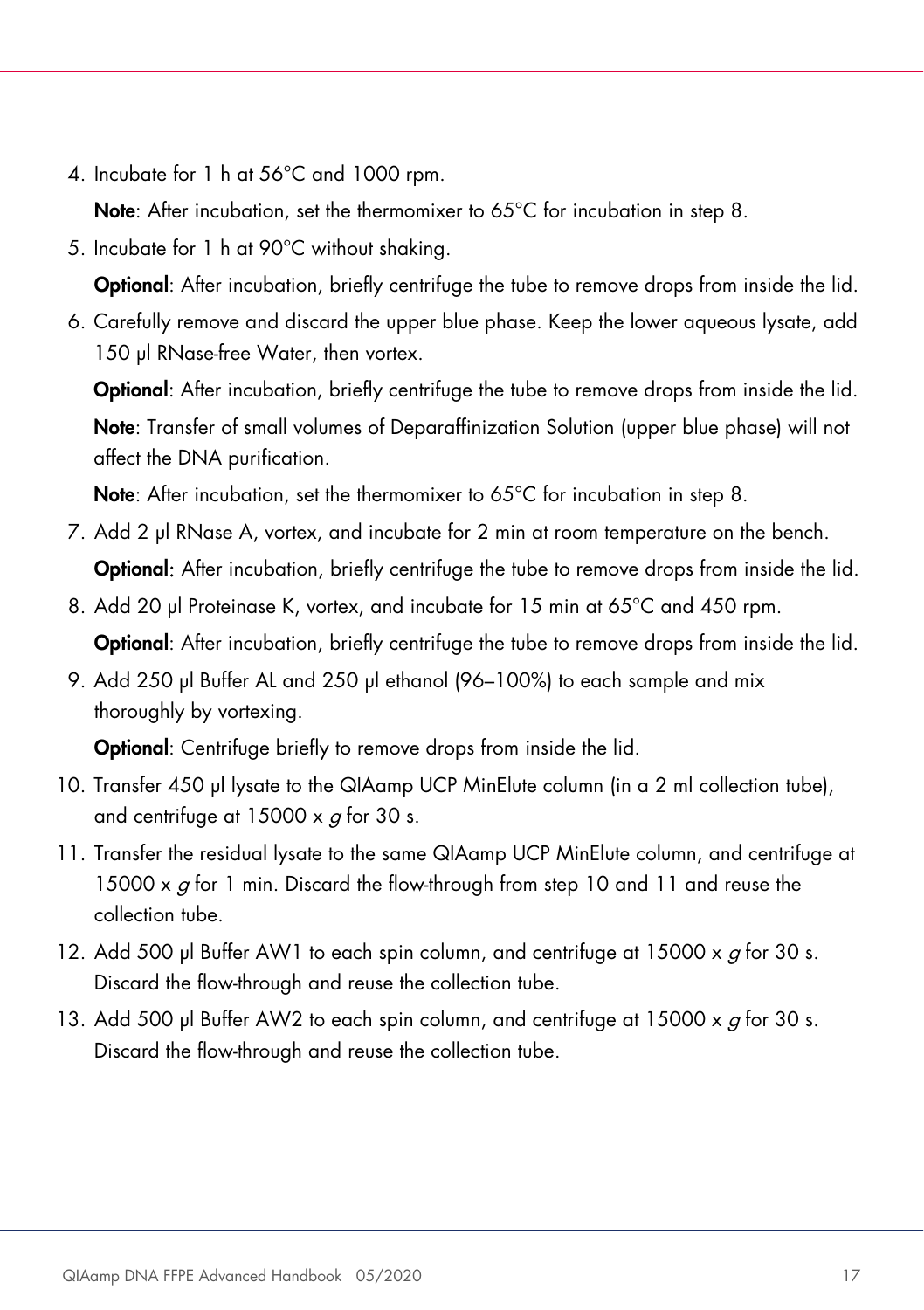- 14. Add 250 μl ethanol (96–100%) to the spin column, and centrifuge at 15000 x  $g$  for 30 s. Discard the flow-through and collection tube. Place the spin column into a new 2 ml collection tube (supplied) and centrifuge for 3 min at full speed to remove any residual liquid to dry the membrane.
- 15. Place the QIAamp UCP MinElute column into a clean 1.5 ml microcentrifuge tube (not provided), and discard the collection tube containing the flow-through. Open the lid of the QIAamp MinElute column and apply 20–100 μl Buffer ATE to the center of the membrane.
- 16. Close the lid and incubate at room temperature for 1 min, then centrifuge at full speed for 1 min to elute the DNA.

Note: Incubating the QIAamp MinElute column loaded with Buffer ATE for 5 min at room temperature before centrifugation generally increases DNA yield.

When using small elution volumes DNA yield can be increased by re-applying the first eluate to the spin column membrane, then incubate for 3min at room temperature and centrifuge again for 1 min at full speed.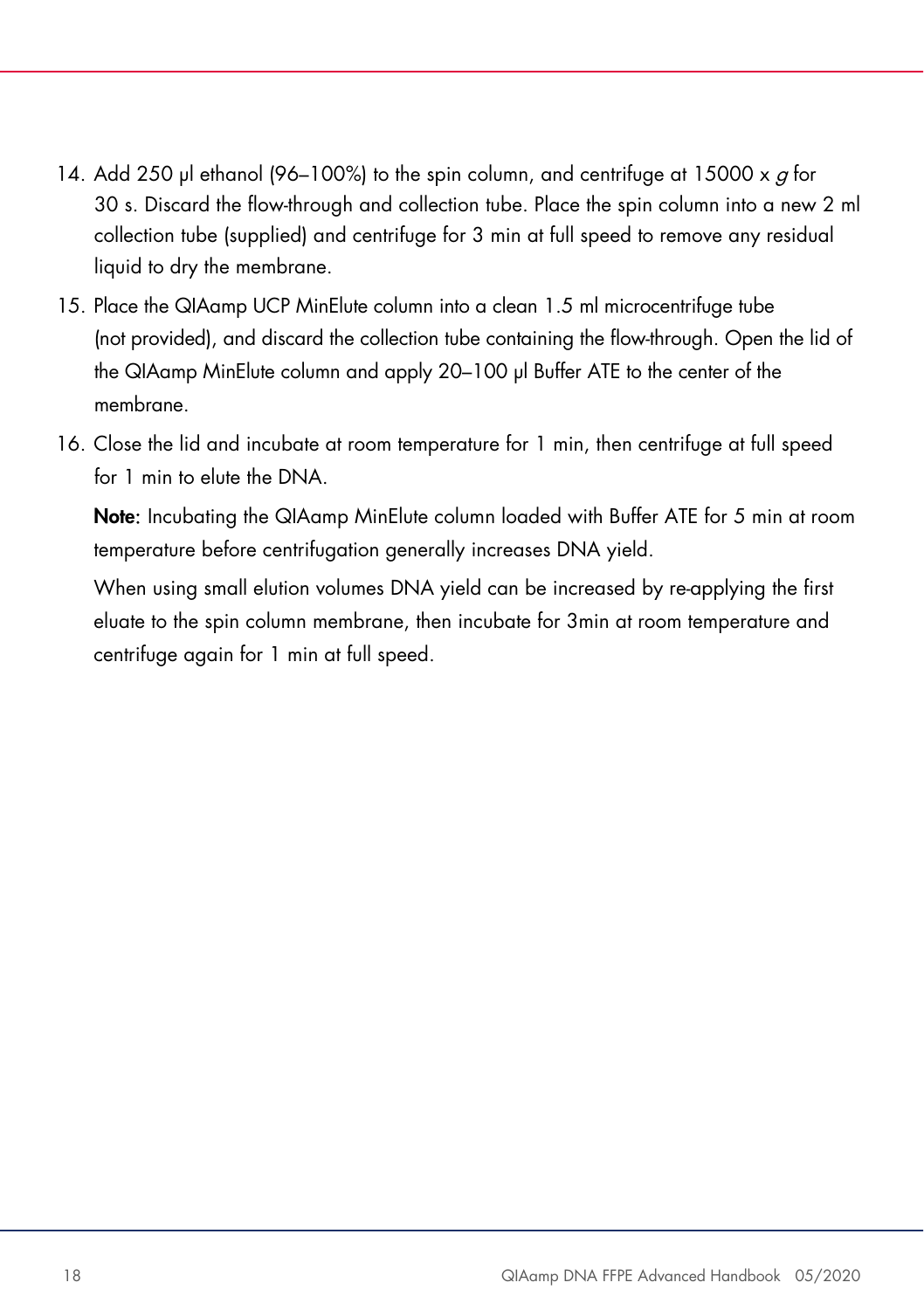### <span id="page-18-0"></span>Troubleshooting Guide

This troubleshooting guide may be helpful in solving any problems that may arise. For more information, see also the Frequently Asked Questions page at our Technical Support Center: www.qiagen.com/FAQ/FAQList.aspx. The scientists in QIAGEN Technical Services are always happy to answer any questions you may have about either the information and/or protocols in this handbook or sample and assay technologies. For contact information, visit www.qiagen.com.

Comments and suggestions

| Little or no DNA in the eluate                               |                                                                                                                                                                                                                                                                                                                                                                                     |  |
|--------------------------------------------------------------|-------------------------------------------------------------------------------------------------------------------------------------------------------------------------------------------------------------------------------------------------------------------------------------------------------------------------------------------------------------------------------------|--|
| a) Poor quality of starting<br>material                      | Samples that were fixed for over 20 h or stored for very long periods of time<br>may contain very little usable nucleic acids.<br>Sections that were mounted on microscope slides may yield very little usable<br>nucleic acids due to prolonged exposure to air.                                                                                                                   |  |
| b) Buffer AW1 or Buffer AW2<br>prepared incorrectly          | Make sure that Buffer AW1 or Buffer AW2 concentrates were diluted with the<br>correct volume of 96-100% ethanol, as described in "Important notes before<br>starting".                                                                                                                                                                                                              |  |
| c) Low percentage ethanol used<br>instead of 96-100% ethanol | Repeat the purification procedure with new samples using 96-100% ethanol. Do<br>not use denatured ethanol.                                                                                                                                                                                                                                                                          |  |
| d) DNA still bound to spin<br>column                         | Repeat the elution step, but incubate the QIAamp UCP MinElute spin column on<br>the benchtop for 10 min with Buffer ATE before centrifuging.                                                                                                                                                                                                                                        |  |
| Inefficient removal of deaminated cytosine                   |                                                                                                                                                                                                                                                                                                                                                                                     |  |
| a) Too much starting material                                | Since the QIAamp DNA FFPE Advanced UNG Kit is based on an enzymatic<br>digestion, too much starting material will lead to inefficiency. Reduce the amount<br>of starting material.                                                                                                                                                                                                  |  |
| b) UNG reaction mixture<br>prepared incorrectly              | Be sure to properly prepare the reaction mix by precise addition of all<br>components and transfer of the aqueous phase in steps 3 and 6.                                                                                                                                                                                                                                           |  |
| Clogged QIAamp UCP MinElute spin column                      |                                                                                                                                                                                                                                                                                                                                                                                     |  |
| Centrifugation temperature too<br>low                        | The centrifugation temperature should be 15-25°C. Some centrifuges may cool<br>to below 15°C even when set at 20°C. This can cause formation of precipitates<br>that can clog the QIAamp MinElute spin column. If this happens, set the<br>centrifugation temperature to 25°C. Warm the ethanol-containing sample to<br>37°C before transferring it to the QIAamp mini spin column. |  |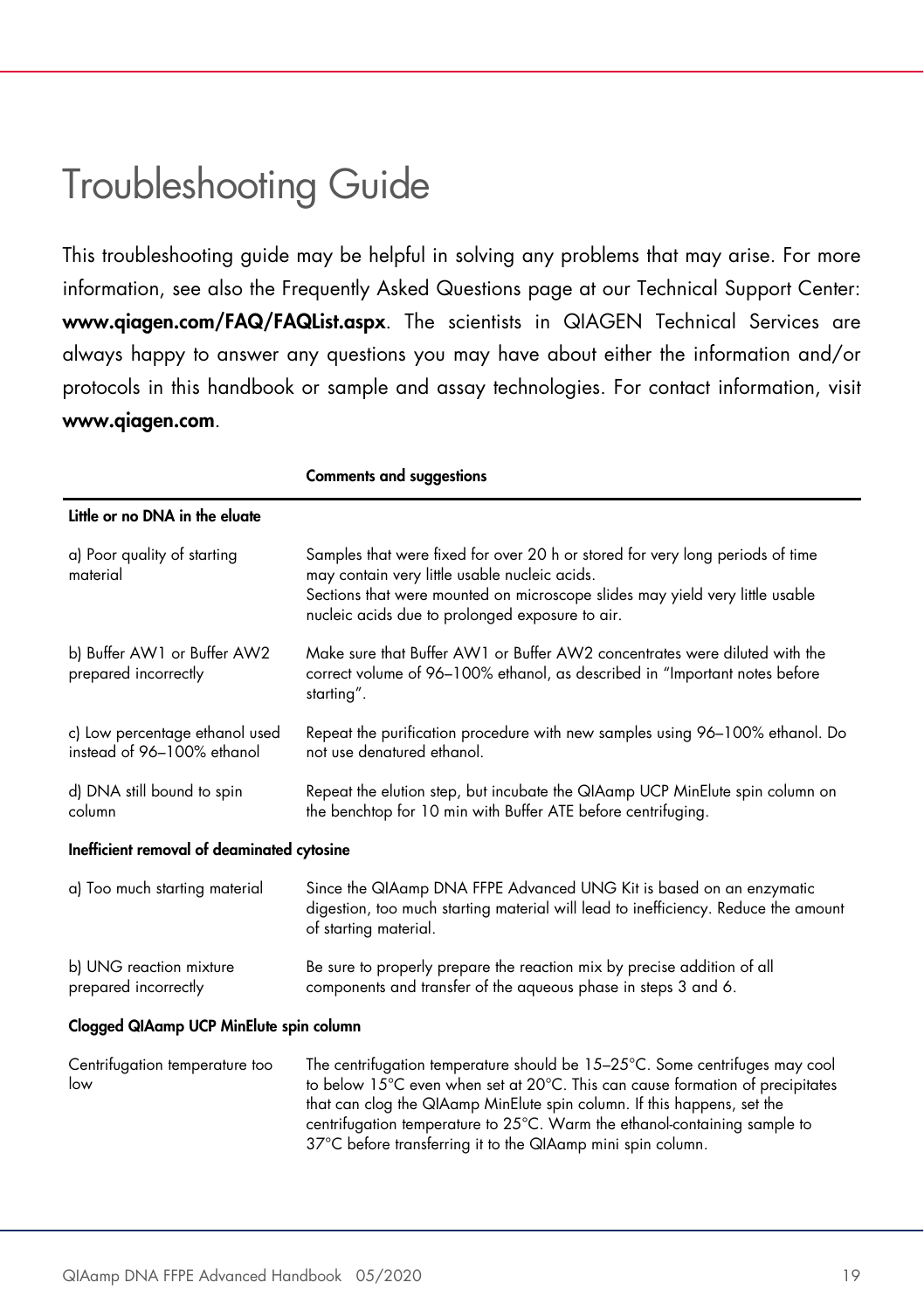## <span id="page-19-0"></span>Ordering Information

| Product                                           | <b>Contents</b>                                                                                                                                                                 | Cat. no. |
|---------------------------------------------------|---------------------------------------------------------------------------------------------------------------------------------------------------------------------------------|----------|
| QIAamp DNA FFPE<br>Advanced UNG Kit (50)          | For 50 preps: Uracil-N-Glycosylase,<br>QIAamp UCP MinElute Columns,<br>Collection Tubes, Deparaffinization<br>Solution, Proteinase K, RNase A,<br>RNase-free Water, and Buffers | 56704    |
| QIAamp DNA FFPE<br>Advanced Kit (50)              | For 50 preps: QIAamp UCP MinElute<br>Columns, Collection Tubes,<br>Deparaffinization Solution, Proteinase K,<br>RNase A, RNase-free Water, and Buffers                          | 56604    |
| Uracil-N-Glycosylase<br>$(2 \times 1 \text{ ml})$ |                                                                                                                                                                                 | 19160    |
| <b>Accessories and Reagents</b>                   |                                                                                                                                                                                 |          |
| Deparaffinization Solution<br>(16 ml)             | 2 x 8 ml Deparaffinization Solution                                                                                                                                             | 19093    |
| QIAGEN Proteinase K (2 ml)                        | 2 ml (>600 mAU/ml, solution)                                                                                                                                                    | 19131    |
| Collection Tubes (2 ml)                           | 1000 Collection Tubes (2 ml)                                                                                                                                                    | 19201    |
| RNase A (17,500 U)                                | 2.5 ml (100 mg/ml; 7000 units/ml,<br>solution)                                                                                                                                  | 19101    |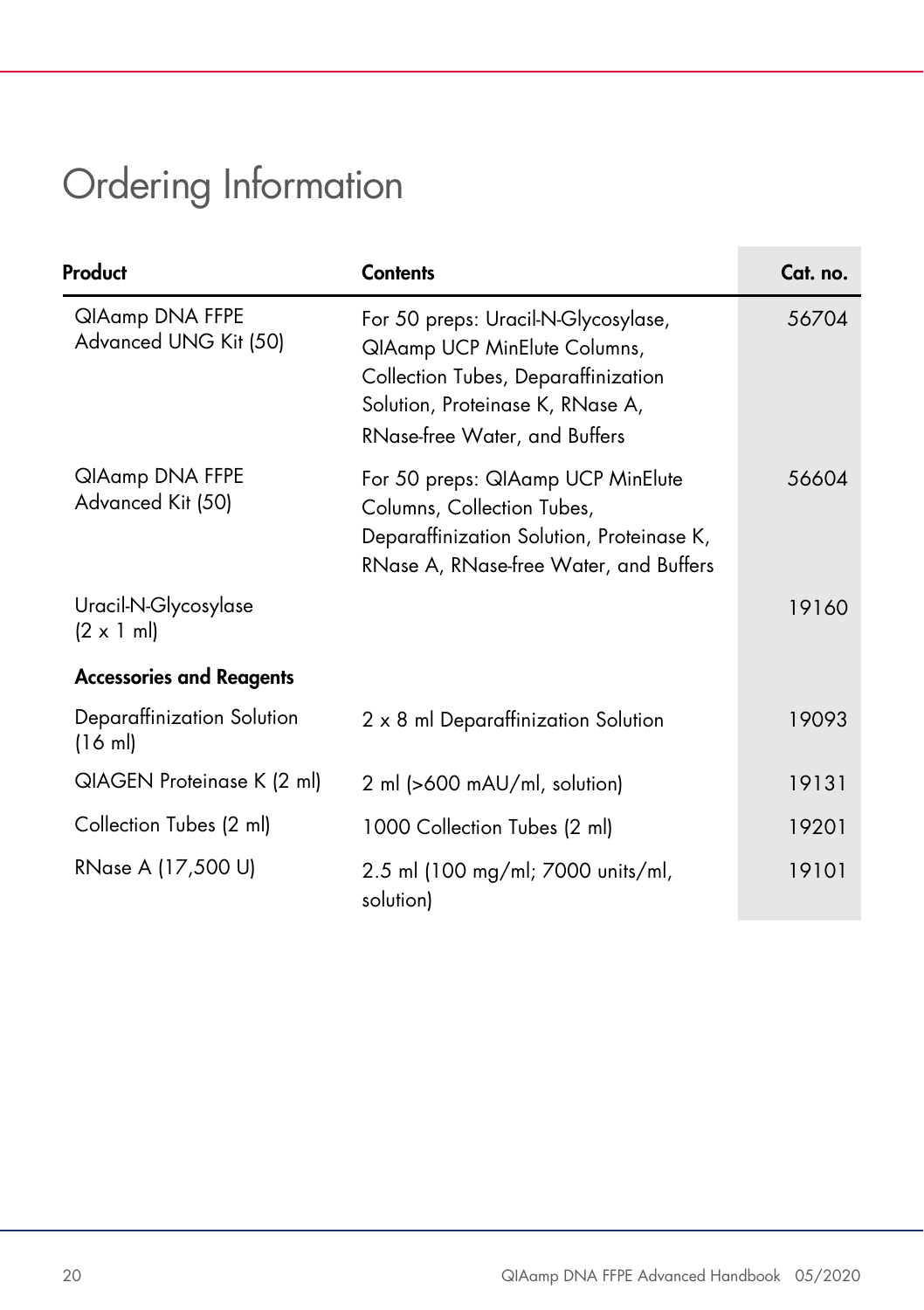| Product          | Contents                                                                  | Cat. no. |
|------------------|---------------------------------------------------------------------------|----------|
| spin-column kits | QIAcube Connect - for fully automated nucleic acid extraction with QIAGEN |          |
| QIAcube Connect* | Instrument, connectivity package, 1-year<br>warranty on parts and labor   | Inquire  |

\* All QIAcube Connect instruments are provided with a region-specific connectivity package, including tablet and equipment necessary to connect to the local network. Further, QIAGEN offers comprehensive instrument service products, including service agreements, installation, introductory training and preventive subscription. Contact your local sales representative to learn about your options.

<span id="page-20-0"></span>For up-to-date licensing information and product-specific disclaimers, see the respective QIAGEN kit handbook or user manual. QIAGEN kit handbooks and user manuals are available at www.qiagen.com or can be requested from QIAGEN Technical Services or your local distributor.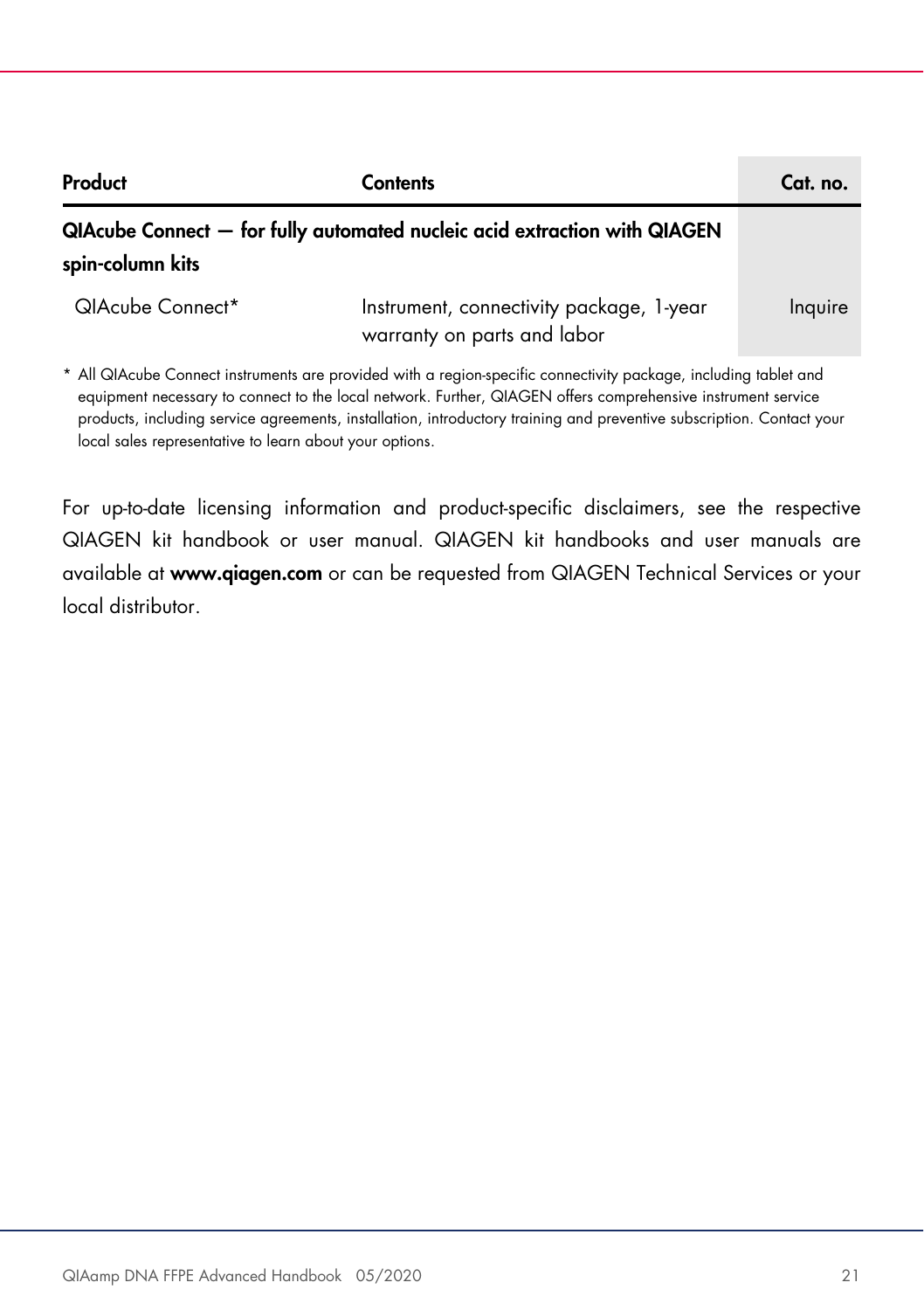**Notes**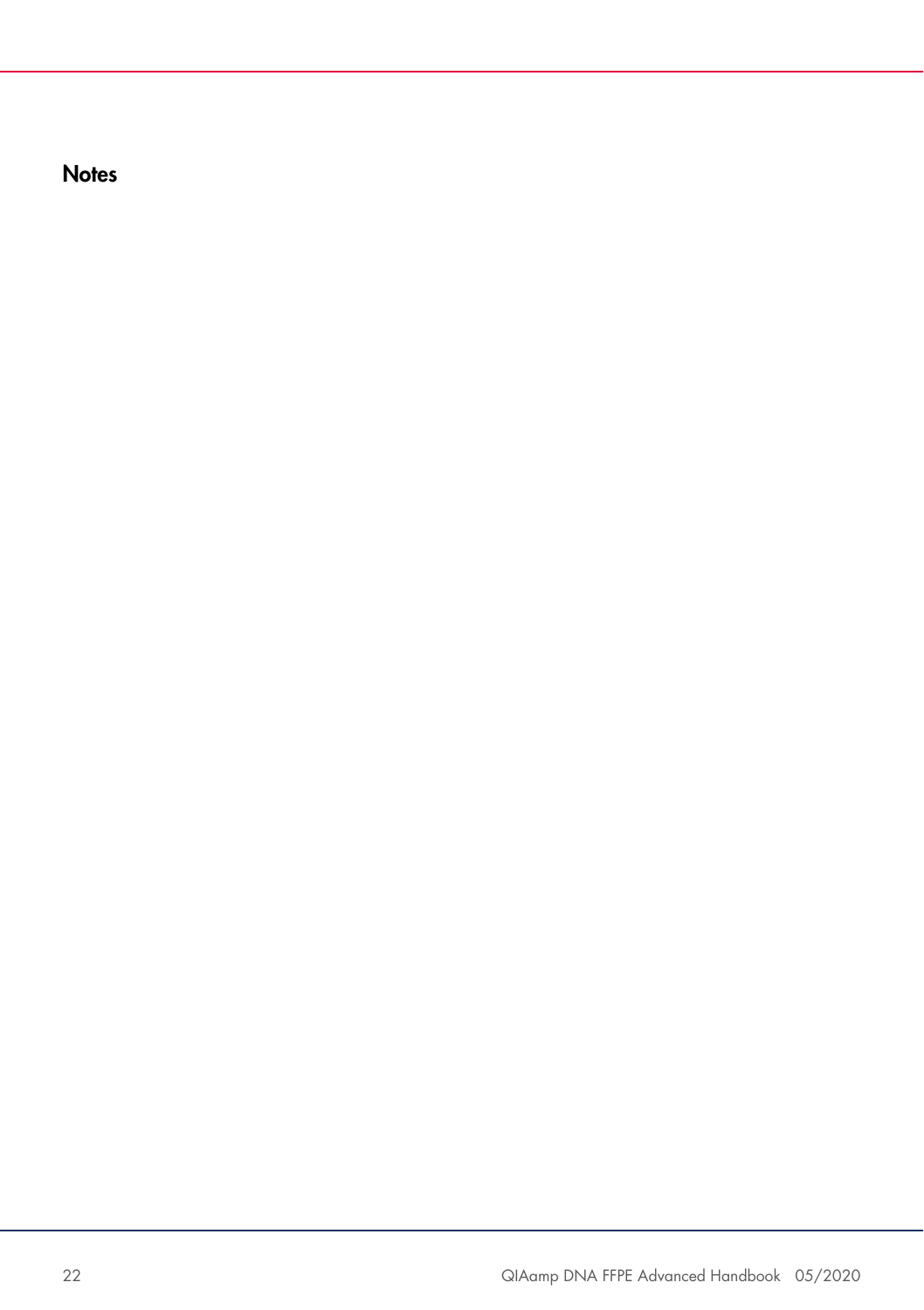### Handbook Revision History

| Date    | Changes         |
|---------|-----------------|
| 05/2020 | Initial release |

#### Limited License Agreement for QIAamp DNA FFPE Advanced UNG Kit and QIAamp DNA FFPE Advanced Kit

Use of this product signifies the agreement of any purchaser or user of the product to the following terms:

- 1. The product may be used solely in accordance with the protocols provided with the product and this handbook and for use with components contained in the kit only. QIAGEN grants no license under any of its intellectual property to use or incorporate the enclosed components of this kit with any components not included<br>within this kit except as described in the protocols provided these additional protocols have been provided by QIAGEN users for QIAGEN users. These protocols have not been thoroughly tested or optimized by QIAGEN. QIAGEN neither guarantees them nor warrants that they do not infringe the rights of third-parties.
- 2. Other than expressly stated licenses, QIAGEN makes no warranty that this kit and/or its use(s) do not infringe the rights of third-parties.
- 3. This kit and its components are licensed for one-time use and may not be reused, refurbished, or resold.
- 4. QIAGEN specifically disclaims any other licenses, expressed or implied other than those expressly stated.
- 5. The purchaser and user of the kit agree not to take or permit anyone else to take any steps that could lead to or facilitate any acts prohibited above. QIAGEN may entorce the prohibitions ot this Limited License Agreement in any Court, and shall recover all its investigative and Court costs, including attorney tees, in any<br>action to enforce this Limited License Agreement or any

For updated license terms, see www.aiagen.com.

Trademarks: QIAGEN®, Sample to Insight®, QIAamp®, QIAcube® (QIAGEN Group); Eppendorf® (Eppendorf AG);.Sarstedt® (Sarstedt AG and Co.) Registered names, trademarks, etc. used in this document, even when not specifically marked as such, are not to be considered unprotected by law

05/2020 HB-2730-001 © 2020 QIAGEN, all rights reserved.